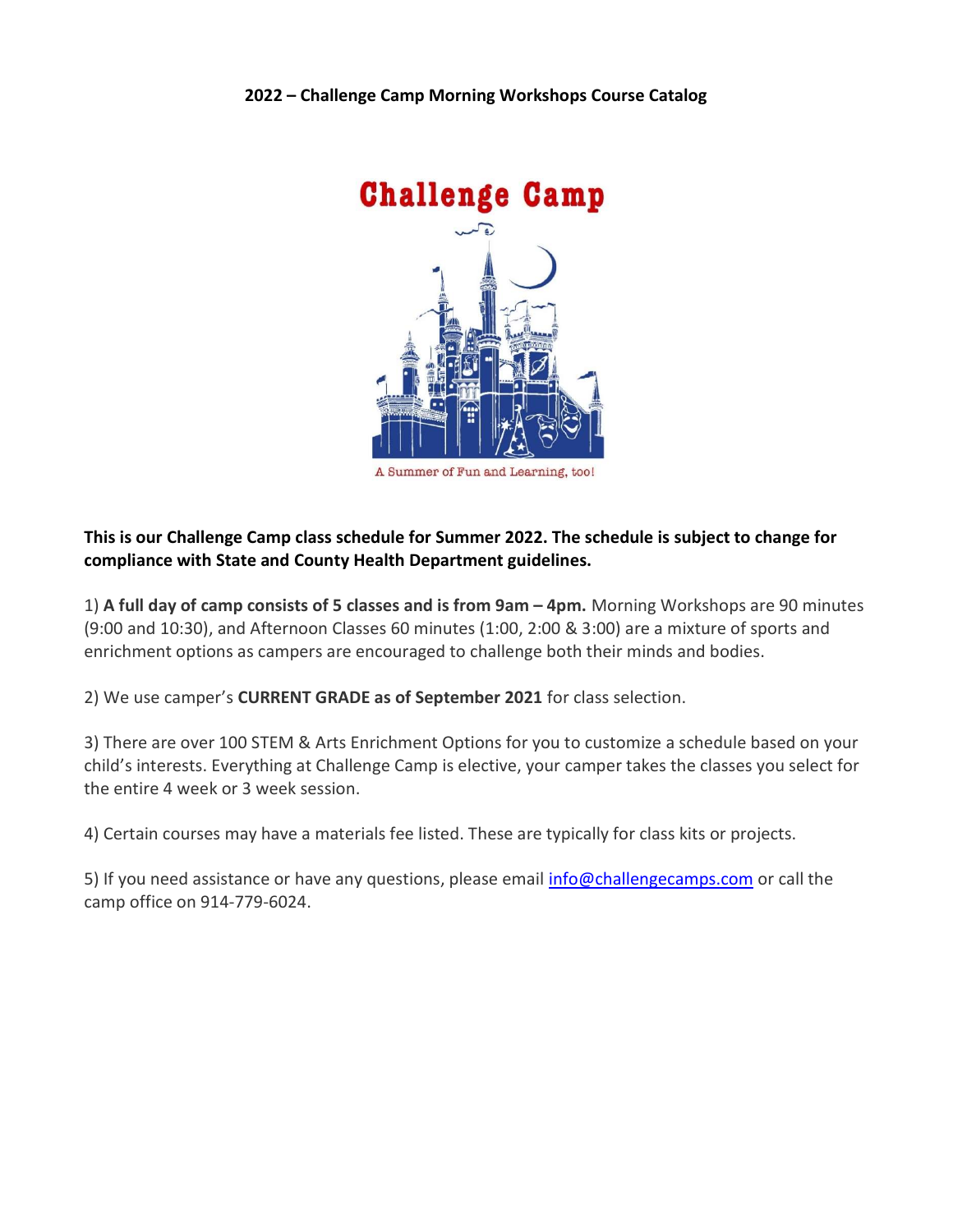# Instructor: Michael Donovan 10:30 Grades 2-3

Get ready for a wondrous experience as we learn the science behind phenomenal experiments! We will explore scientific principles as we experiment with thunder and lightning in a bottle, make eggs bounce, craft frozen silly putty, keep paper underwater dry, create glowing slime, pierce a straw through an apple and much more. Young scientists will hypothesize, draw conclusions and develop problem solving skills. Grab your lab goggles and get ready for spectacular science fun!

| 2) How Things Work                 | <b>Session 2</b> | 9:00 Grades K-1  |
|------------------------------------|------------------|------------------|
| <b>Instructor: Michael Donovan</b> |                  | 10:30 Grades 2-3 |

We all wonder how the important inventions and modern conveniences in our lives seem to work. How can a person's ideas be harnessed into a very useful invention? What are the mechanisms involved in a combination lock or a bicycle? Why does a magnet attract or a battery create energy? How do every day items like a piano, a remote control, a fire extinguisher, or all of that sunscreen that our parents make us wear actually work? These questions will be explored and basic scientific principles of physics, motion, inertia, velocity, force will be introduced. Campers will participate in a team design challenge called "Junk in the Box." The goal is to create a useful engineering marvel out of your team's box of junk. You will test, experiment, invent and present to the class how your invention "works."

# Instructor: Anne O'Connor

This class is for children who love to experiment with art materials. We will emphasize techniques that create surprising and exciting effects and rich textures, such as marbling, monoprints, painted-paper collages, melted-crayon drawings, scratchboard and more. We will draw, paint, sculpt, squirt, swirl, roll and stamp and let the element of discovery enhance our creativity. By creating animations with some of our drawings and collages, we will see our art in motion!

| 4) Pixicade Game Maker        | <b>Session 2</b> | 9:00 Grades 2-3  |
|-------------------------------|------------------|------------------|
| <b>Instructor: STEM STAFF</b> |                  | 10:30 Grades K-1 |

Have you ever wanted to create your own video game? Do you like to doodle or draw? In this class you will learn how to make your very own video games using Pixicade! All you need to do is draw and then watch your doodles magically come to life as playable games. Campers will learn and use the exciting new Pixicade App and all of it's editing and Power-Up features! This exciting class will teach campers game mechanics and concepts through STEAM and literacy exploration and mini drawing lessons! At the end of the session campers will have a collection of games they created from the stories, characters, goals, worlds, hazards and game challenges developed in class. \* Pixicade Kit Fee: \$30

1) Spectacular Science **Session 1** and Session 1 and Session 1 and 9:00 Grades K-1

3) Adventures in Art Session 2 9:00 Grades K-2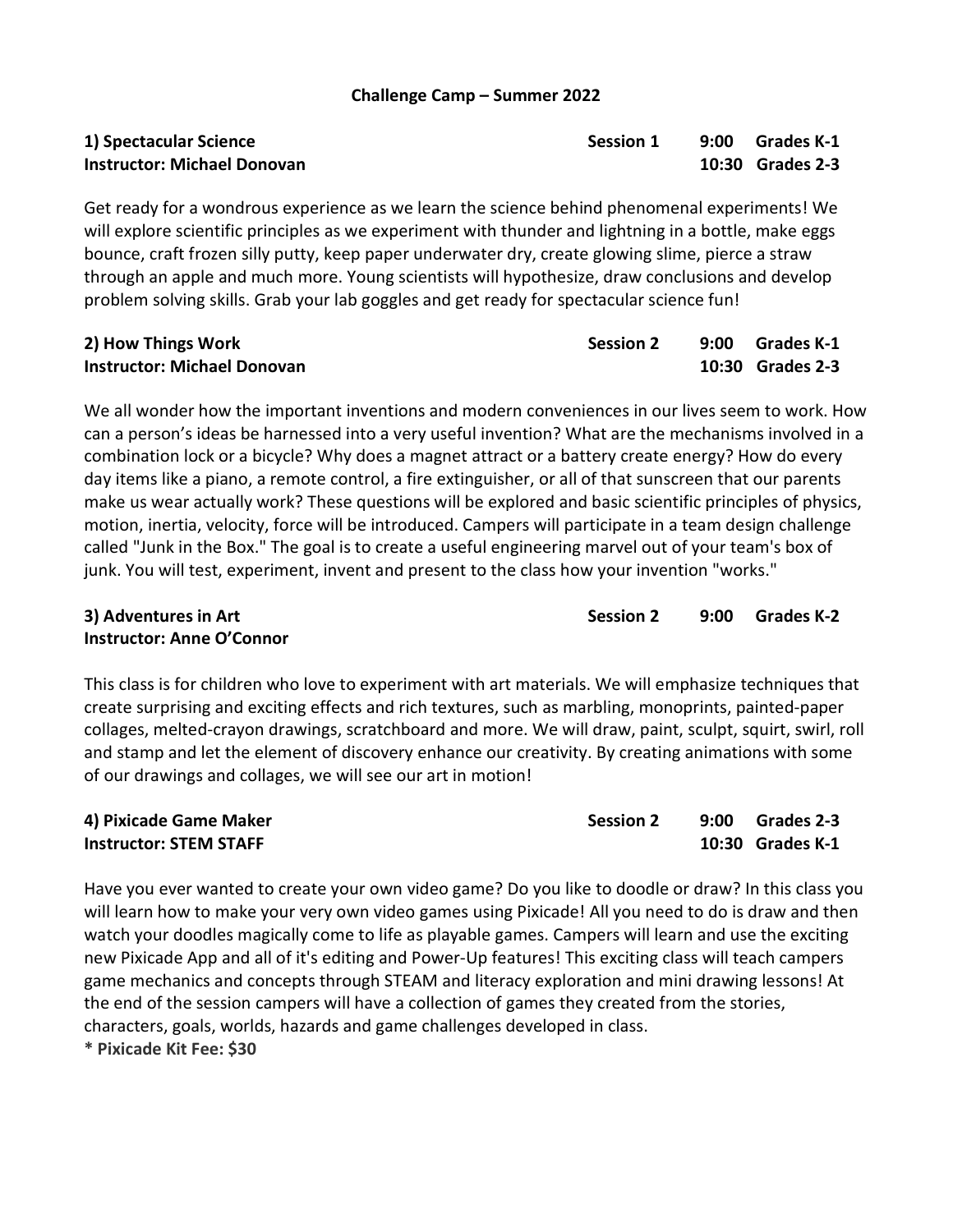# Instructor: Lida Zimmerman

Session  $2$  10:30 Grades K-2

An art palette is full of life! Red roars, blue whispers, and yellow yells about the possibilities and appreciation of color you can achieve. Create rainbows, jungles, landscapes and still life with your new understanding of color theory as a means of self expression. Our art projects will include various mediums such as paint, crayons, colored pencils, cut paper and pastels. We will look at the works of great artists, highlighting Picasso, Pollack, Van Gogh and Monet to explore how their unique ways of using color have made their works special. There will be an exhibition to showcase the children's art. Remember Da Vinci produced his first masterpiece at age 18… so you will have a head start!

#### 6) This is Olivia Session 1 20:30 Grades K-1 Instructor: Lida Zimmerman

Join us in a discovery of friendship and adventure as we explore the brilliant tales of Olivia the Pig. Created by Ian Falconer, his beautiful books explore the themes of caring, friendship, adventure and excitement among Olivia, her best friends, parents and two brothers. Discover what happens when Olivia saves the circus, goes to Venice, goes to school, becomes a spy and ballerina. We will use various art materials including paint, yarn, paper, fabric and decorations to recreate the characters we love and imagine some new adventures of our own!

| 7) Mermaids and Manatees   | <b>Session 2</b> | 9:00 Grades 1-3 |
|----------------------------|------------------|-----------------|
| Instructor: Lida Zimmerman |                  |                 |

Let's go under the sea and explore the colorful ecosystems of unique and delightful fish, plants, mammals and mythical creatures who will come to life in this imaginative art class. Using an array of materials, paint and decorations, students will create their own works of art including shellfish, plants, jellyfish, octopus, mermaids, starfish and more!

| 8) If Picasso Went to the Zoo     |  |
|-----------------------------------|--|
| <b>Instructor: Lida Zimmerman</b> |  |

Everyone loves a day at the zoo and books about animals! Our artists will design their own classroom zoo by making 3Dimensional animals like elephants, giraffes, zebras, bears, and tigers. The campers will create an original space for them to live in using paper, paint, foam, feathers. Their imagination and this celebration of animals will be unforgettable.

| 9) Dr. Goodbody                | <b>Session 1</b> | 9:00 Grades 2-3  |
|--------------------------------|------------------|------------------|
| <b>Instructor: Al Pearlman</b> |                  | 10:30 Grades K-1 |

Your body is an incredible machine composed of thousands of working parts. In this class we will explore all of the different ways your body functions to keep you alive. You will learn life science: bones (an adult has 206) and how they keep you standing, muscles, nervous, circulatory systems and more. Understand why you get dizzy when you spin around, check your blood pressure and see how you fare in our senses, lung capacity and reflex challenges. Make your own model of edible internal organs. We will schedule an exciting ambulance tour (complete with EKG machine, stretchers, blood pressure and bandaging) as part of our emergency medical experience.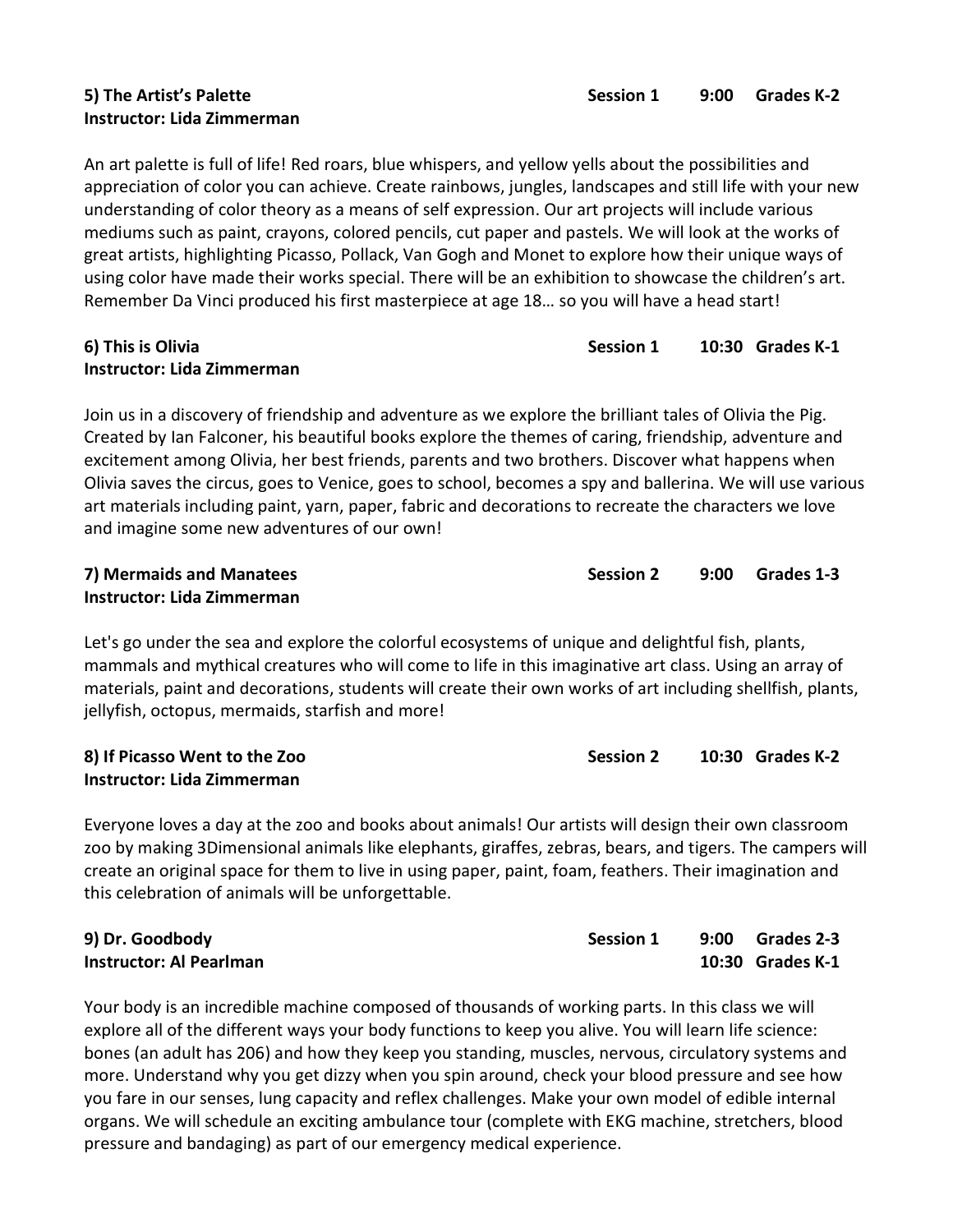#### 10) DNAmazing Session 2 9:00 Grades 2-3 Instructor: Al Pearlman 10:30 Grades K-1

Why do you look like your Mom or Dad? Explore your genetic code through exciting hands-on investigation. Your biotech lab will lead you to uncover the blueprints of life. Experiment with a tomato to extract and play with its ooey, gooey DNA. Construct, split and replicate a DNA ladder. Grow germs and make them glow a brilliant florescent green. Create a family tree and see what traits you share. Assemble DNA models out of candy (yum!). Learn how Mendel discovered traits with pea plants. Analyze DNA evidence to solve a crime. Understand the mysteries of these and other fascinating elements of genetics and how DNA is the building block of all of us.

# Instructor: Michelle Hessing

Use Legos as the inspiration to construct, investigate and communicate like little Einsteins. Students will use models to predict, observe, measure and collect data, experiencing forces, motion, energy, mechanisms and magnetism first hand. They will develop complex problem solving skills and understand the interaction between forces and motion, measurement, energy, speed (velocity) and weight (mass). This course is will introduce campers to simple machines concepts while building teamwork and communication skills. They will discover basic physical science concepts such as gears, pulleys, levers, and wheels and axles through observation, reasoning, prediction, and critical thinking. \* Lego Fee: \$25

# 12) LEGO Tech Session 1 & 2 10:30 Grades 2-4 Instructor: Michelle Hessing

Do you want to know how things work? Do you ask the question "why" often? Do you dream of tomorrow? Then come and enjoy "Lego's Simple and Motorized Mechanisms." This course is designed to give campers an understanding of machines, mechanisms, structures, and mechanical advantage. You will explore the world of technology by studying and building projects that use renewable and alternative energy sources such as wind, solar power, water and your own body. You will investigate energy supply, transfer, accumulation, conversion and consumption through hands-on activities and exciting real life models. You are the engineer, you design, you build, you turn your dreams into reality. \* Lego Fee: \$25

# 13) The Illusionist Christian Session 1 & 2 10:30 Grades 1-4 Instructor: Joseph Fields

Have you ever wanted to make a coin disappear, read someone else's mind, make solid objects pass through each other or cause a rope cut in two to magically restore itself? Learn how to do this and much more by joining renowned magician Joseph Fields to uncover magic's biggest secrets, fool your friends and be the life of the party. The delightful art of balloon sculpture will also be taught. Transform yourself into an illusionist with a personalized magic briefcase full of tricks! \* Magic Fee: \$40

#### 11) LEGO Tech Junior **Session 1 & 2 9:00 Grades K-2** 6 and Session 1 & 2 9:00 Grades K-2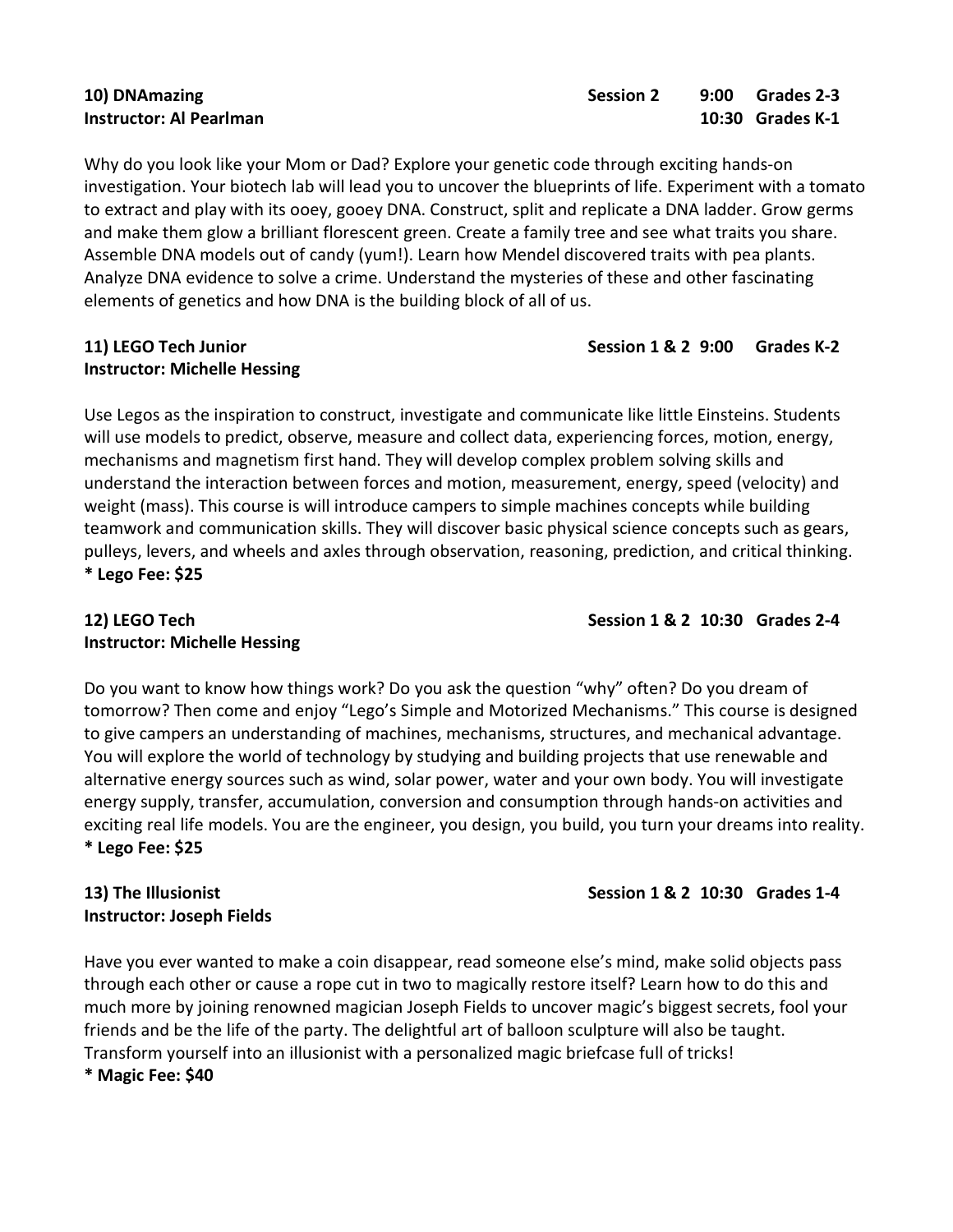An introduction to the exciting world of chess. Chess enables children to develop and enhance their skills in discipline, concentration and patience. Students will learn basic opening, middlegame, and endgame strategies and how to achieve a proper coordination of pieces. Students will learn useful skills such as pattern recognition, calculating and analyzing. Chess notation will be taught in order to review games. Interactive instruction will focus on lecture, discussion and basic strategy.

| 15) EZ Math                      | <b>Session 1</b> | 9:00 Grades 2-3  |
|----------------------------------|------------------|------------------|
| <b>Instructor: Vaibhavi Gala</b> |                  | 10:30 Grades K-1 |

EZ Math is a program that makes math easy to understand that enables campers to enjoy learning math. The lessons focus on building confidence, igniting curiosity & inspiring a love for math – making a long term impact on your child's academic growth. We help your child develop skills that extend far beyond the classroom. Get ready for an enlightening math experience as you learn tips and tricks to make math easy and fun!

# Instructor: Vaibhavi Gala

If you can't decide what you love more, math or art, then do both at once! Do you have patience and a love of color and design? We will combine the best of both as we generate tessellations, quilt patterns, games of artistic solitaire, string art and 3-dimensional puzzles. Experiences in these visualizations and constructions lead to greater appreciations of both mathematics and art. Campers will make Individual projects illustrating their art and math creativity.

| 17) The Descendants                     | <b>Session 1</b> | 9:00 | Grades 1-4       |
|-----------------------------------------|------------------|------|------------------|
| <b>Artistic Director: Anne Pasquale</b> |                  |      | 10:30 Grades 4-9 |
| <b>Musical Director: Regina Talbot</b>  |                  |      |                  |

It's present-day, and in the kingdom of Auradon, all of Disney's beloved heroes and royalty are living happily ever after, safe from the terrifying villains and no-good sidekicks they have banished to the magic-free Isle of the Lost. That is until Ben, the son of Belle and the Beast, and the troublemaking children of Maleficent, the Evil Queen, Cruella De Vil, and Jafar all find themselves attending school together. Now entering a completely new world and way of life, the four Villain Kids have a difficult choice to make: should they follow in their parents' wicked footsteps or learn to be good? Our exciting musical numbers include "Rotten to the Core," "Evil Like Me" and "Good is the New Bad." At the end of the session there will be a spectacular production.

\* Script, score, costume and materials fee: \$50

14) Checkmate Session 1 & 2 9:00 Grades K-2 Instructor: STAFF Session 1 & 2 10:30 Grades 2-4

16) Art Loves Math Session 2 10:30 Grades 1-3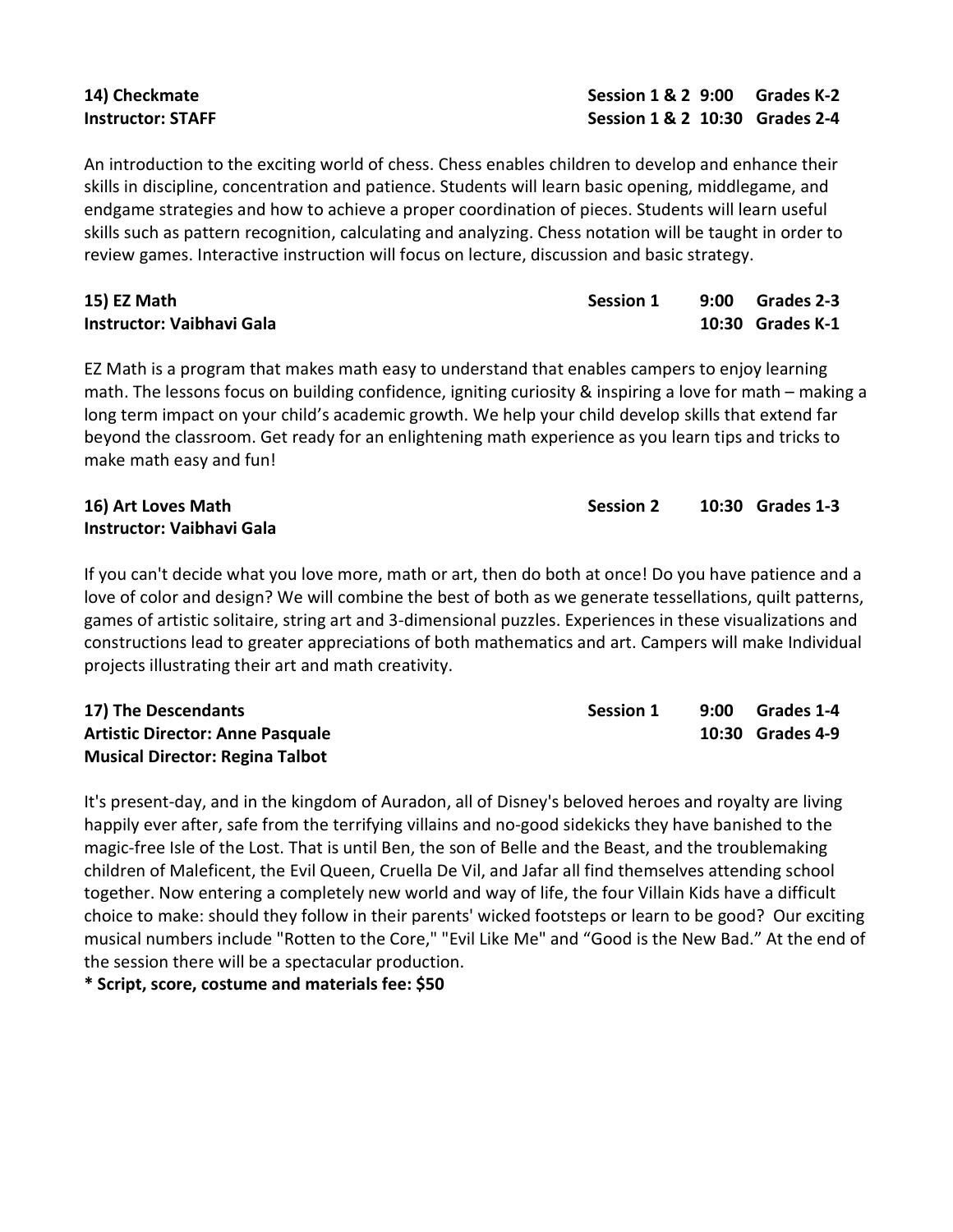# Artistic Director: Anne Pasquale 10:30 Grades 4-9

Frankie and Irving are science fanatics who have an unusual idea for the upcoming Science Fair! When Doctor Frankenstein's secret book arrives from Transylvania, the friends are whisked into a sci-fi adventure. Irving and Helga sneak into the science lab to grab a monkey brain for Frankie's new monster but it gets mixed up with the brain of little Fluffy, a sweet puppy dog...imagine the excitement and laughter as Frankie and his crew present a surprising creature to the Fair! Highlighted with synch dances and videos to such horrible hits as Thriller/Feed Me Melvin and Monster Mash this is a sure Summer Shocker!

\* Script, score, costume and materials fee: \$50

| 19) Minecraft City Builders        | <b>Session 1</b> | 10:30 Grades 1-3 |
|------------------------------------|------------------|------------------|
| <b>Instructor: Sydney Sullivan</b> |                  |                  |

How are cities planned? Who decides what a building looks like and where it should go? What role do parks and other public spaces play in a city? What are the integral components of cities that they need to function? Campers will plan, design and build a city using Minecraft Education edition! Minecraft will be used to enhance creativity, problem-solving, self-direction, and collaboration skills.

| 20) Edison Robotics                | <b>Session 2</b> | 9:00 Grades 2-3  |
|------------------------------------|------------------|------------------|
| <b>Instructor: Sydney Sullivan</b> |                  | 10:30 Grades 4-5 |

Enter the world of robotics and coding with Edison Robotics. The Edison robot is a powerful, engaging tool for teaching children computational thinking and computer programming in a hands-on way. Campers can immerse themselves in a variety of STEM and engineering projects as they learn to build and invent. Using the EdBlocks and EdScratch software, these programmable robots will open up the world of coding and bring computer science to life. Students will take home their kit to continue exploring with Edison.

\* Robot fee: \$75

| 21) Where in the World   | Session 1 | $9:00$ Grades 2-4 |
|--------------------------|-----------|-------------------|
| Instructor: Rathi Gulati |           | 10:30 Grades 4-6  |

Help us crack the case! Global Investigators Inc. needs your help solving a mystery. An infamous underground art collector has stolen a precious artifact from the Egyptian Museum in Cairo and we need your help tracking down the thief! Join us on a fun adventure as we travel around the world, finding clues and learning about different countries along the way. Get ready for a multi-sensory adventure, where we will listen to music, taste new flavors, learn a few steps of a dance, admire the beautiful art, and read a bit of poetry or literature from each of these countries. Students will be encouraged to research their own cultural heritages and share what they have learned by bringing in an "artifact" that has special meaning to them. Join us on this adventure and help us crack the case!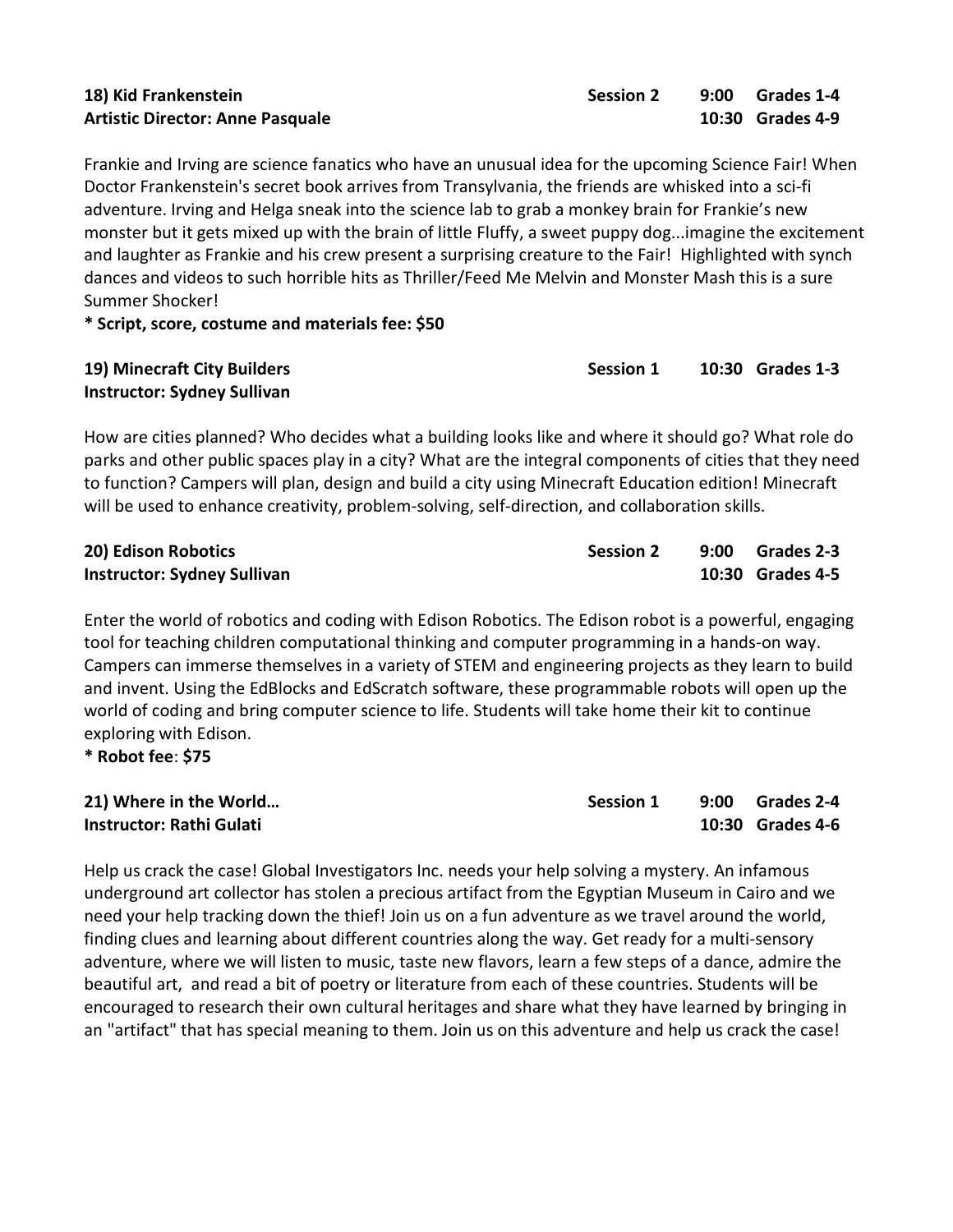| 22) Dash Robotics              |  |
|--------------------------------|--|
| <b>Instructor: Sue Laramie</b> |  |

Woohoo, meet Dash, a real robot that will make learning to code fun. Responding to voice, navigating objects, dancing, and singing, Dash is the robot you always dreamed of having. Campers will use Wonder, Blockly, and other apps to create new behaviors for Dash — doing more with robotics than ever possible. Let Dash open a canvas for exploration and collaboration by unleashing your creativity as you program Dash to greet you, deliver a message to a friend, follow you on a journey, and become a true partner in fun.

\* Robot Fee: \$175

| 23) Architecture and Design with 3Dux | <b>Session 2</b> | 9:00 Grades 4-5  |
|---------------------------------------|------------------|------------------|
| <b>Instructor: STAFF</b>              |                  | 10:30 Grades 2-3 |

Join us in this illuminating architecture and design class. Using a 3Dux Design kit designed for Challenge Camp, the campers will focus on physics, geometry, problem solving, and complex spatial thinking to build modern structures. You can construct a futuristic city, or a towering castle complete with a neighboring farm. Create prototypes for your inventions, or collaborate with a friend to create new ideas to develop and expand. We will also discuss electrical engineering concepts as we light up our projects. The possibilities are endless!

\* Architecture Kit Fee: \$50

### 24) Code Central: Javascript Animation and Design Session 1 & 2 9:00 Grades 3-6 Instructor: Neil Grand

Learn coding basics while having fun creating animation, games and sketch art. We will be using a version of Javascript known as p5.js. Javascript is the most widely used computer programming language and the backbone to most web pages. p5.js makes coding fun and easy for artists, designers and beginners. In less t6han 15 lines, you will be able to create an arrow shooting across the screen or a waterfall of balloons of different sizes and colors bouncing around the screen (and needing to be popped!) p5.js is great for visual learners. You will learn how to create variables, loops and algorithms.

25) Photo Finish Session 1 & 2 9:00 Grades 3-9

Instructor: Liz Steger-Hartzman

This exciting class will teach the fundamentals of basic digital photography to capture images throughout the camp or home setting. Campers are required to have a fully charged digital camera or cell phone camera. Each day, Liz will teach you all you need to know to develop your photographic eye. Class time will be spent learning technique, shooting pictures and creating your portfolio for weekly contests. Each camper will receive a personal printed portfolio featuring their best work.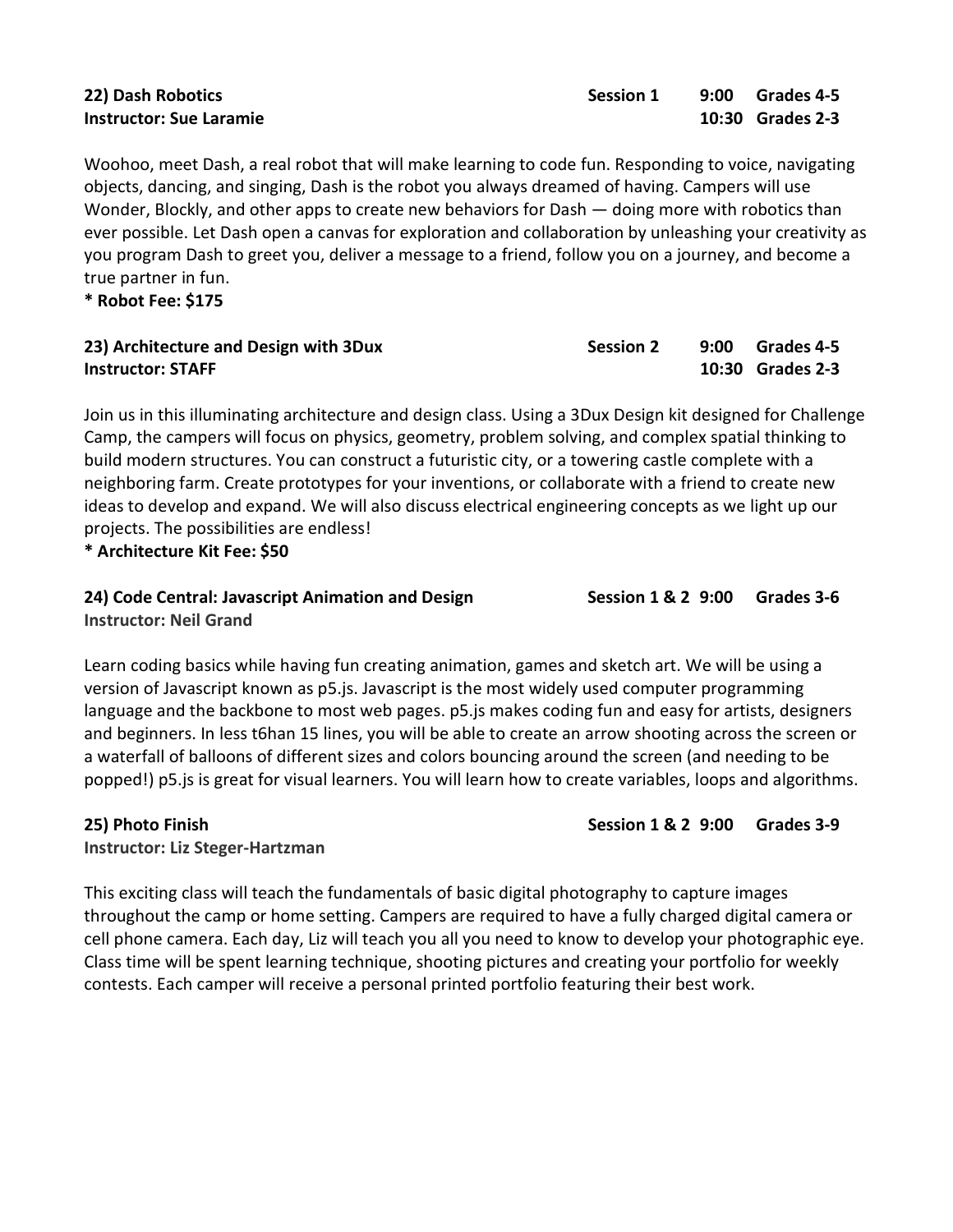# Instructor: Liz Steger-Hartzman

Have you ever wondered how funny pictures are made? Have you seen a cat's head looking natural on a person's body? What about the imperfect photo made perfect? In this class you will learn about all of the tools to enhance your pictures and make fun photos. Topics include basic image editing, transformation, retouching, enhancement, and compositing taught by a professional photographer. Campers will work on their own portfolios and participate in group projects. We will be working in

Photoshop CC and students participating in Photo Finish will learn advanced techniques.

\* Photoshop Fee: \$50

# Instructor: Sid Jain

Have you ever wanted to run your own small business and make your own design, plan, price and sales decisions? Campers will enter the shark tank and become entrepreneurs building an idea from scratch and ending with a business plan. You'll be challenged from concept to generation of a product or service including marketing and advertising. After honing your analytical, logical and communication skills, you'll confidently present your plan to "investors" from Wall Street and raise play-money. Learning practical and operational aspects of the stock market, campers will determine the most viable businesses. Entrepreneurs will also brainstorm ideas for the Challenge Cares Carnival. The money raised will be used for the charitable entity chosen by Challenge Camp.

| 28) Drone Flight School                       | <b>Session 2</b>               | 9:00 Grades 4-9 |
|-----------------------------------------------|--------------------------------|-----------------|
| <b>Instructor: Grace Cantwell / Tony Reid</b> | Session 1 & 2 10:30 Grades 4-9 |                 |

Our beginning drone class will explore the various uses of drones. They can be used for delivery, surveillance and security, aerial photography, filmmaking and more. We will discuss safe and responsible drone operation and local laws that apply. Campers will then fly their pre-assembled drones using Line of Sight (LOS) techniques. With practice, our new drone pilots will fly through obstacles and learn advanced flying techniques. Each camper will take home their own fully-functional drone. Drone Fee: \$300

29) The Art of Architecture November 2012 12:00 Session 1 and 9:00 Grades 4-9 Instructor: Ana Saura

In this beautiful architectural drawing and painting class we will learn how to use perspective and style in artwork. We'll discuss how measurement, dividing spaces and vanishing points on canvas help to create a more realistic cityscape or panoramic view. Using mixed media, colorful acrylics and 3D plaster work on a double canvas, we will paint original or well known structures like the Eiffel Tower, London Bridge or the Freedom Tower with our own creative architectural flair using size, detail and nearby objects as visual effects.

#### 27) Junior Entrepreneur Cassion 1 10:30 Grades 4-9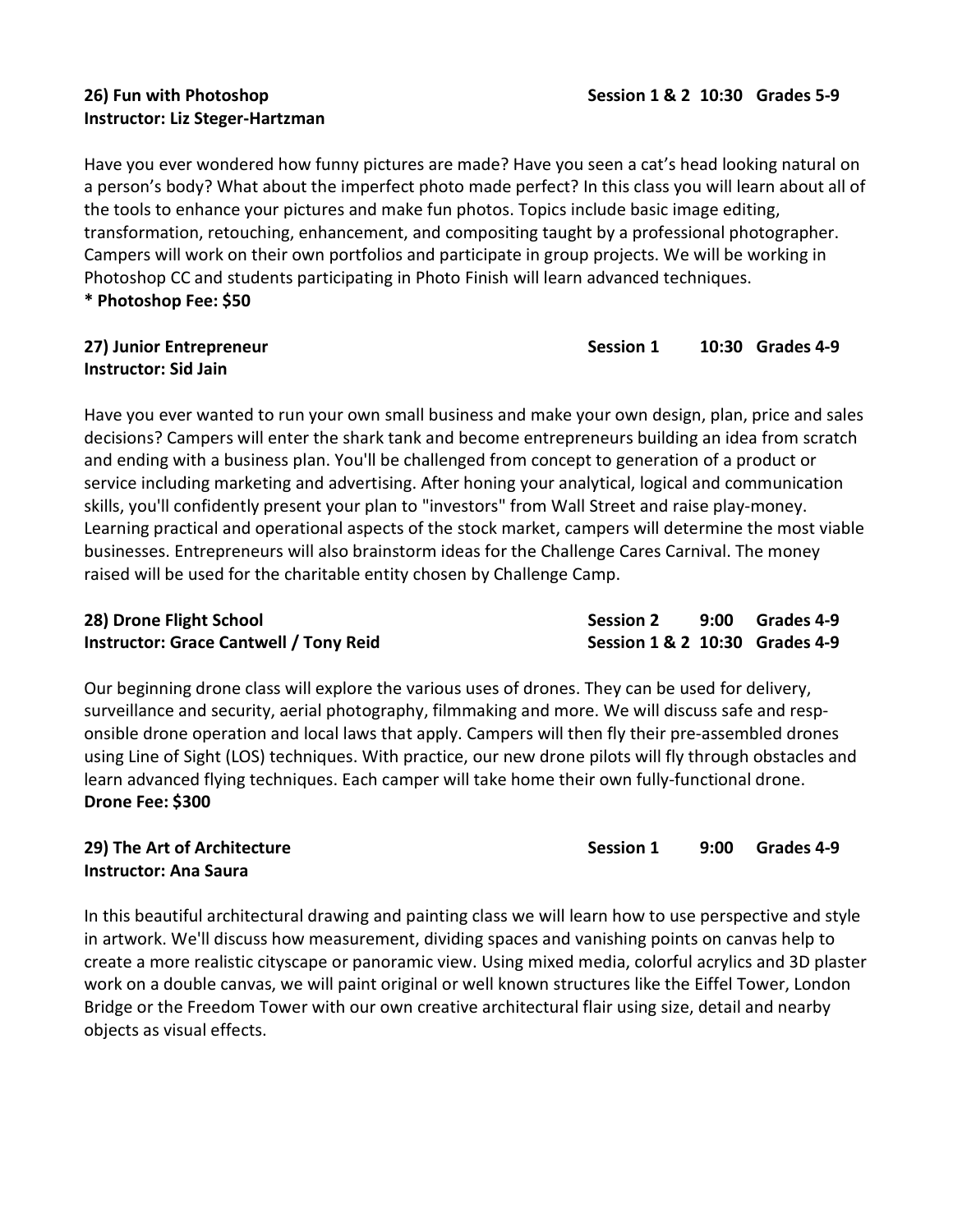# Instructor: Ana Saura

Sculpture is three-dimensional artwork that includes adding material to get a shape and carving is scraping away material to create another effect. Sink your hands into this clay and wire sculpture class as we use both techniques to create fanciful mother nature inspired flower vases. The finished vases designed, shaped and painted by you will have faces and personality to hold flowers or decorate your room!

# Instructor: Vaibhavi Gala

Get crafty and discover the artist hidden inside your child and unleash their creativity. They will learn to make something new with their own hands in a variety of medium that their friends will envy. From jewelry making and modern fiber art to making jiggly soaps and candles, to water coloring and painting abstract art, your child will walk away with wonderful new projects each week. Additionally, campers will explore various materials and processes while practicing critical thinking skills.. This class is designed to encourage creativity, experimentation and self-expression, while introducing various arts and crafts techniques.

# Instructor: Anne O'Connor

Create characters using a variety of art materials, including felted wool (great for making soft cuddly animal buddies), paper-mache, clay, and more. Then learn how to make them come to life and fly, walk, run or swim using stop-motion animation techniques. Work with your friends or on your own to film your beasts' adventures. This class will focus on sculpture and painting techniques in addition to the animation projects.

# 33) The Illusionist 2 Session 1 & 2 9:00 Grades 4-9 Instructor: Joseph Fields

Would you like to perform like Criss Angel, David Blaine, and David Copperfield? If you do, this is your chance to discover the magic secrets that these and many other professionals use to baffle audiences worldwide. Join Joseph Fields this summer and learn the secrets, the sleight of hand and the proverbial tricks of the trade that helped make these professionals famous. Imagination, individuality and creativity will be encouraged to develop a personal magical act with polished showmanship. Extraordinary and advanced balloon sculpture techniques will be learned! Advanced magical secrets of illusion, levitation and sleight-of-hand will highlight this course as well as presentation and performance before an audience. Enhance your skills and transform yourself into a master illusionist with your personalized magic briefcase full of tricks.

Magic Fee: \$50

32) Fantastic Beasts Session 2 10:30 Grades 4-9

31) Craft Your Happiness **Session 2** 9:00 Grades 4-9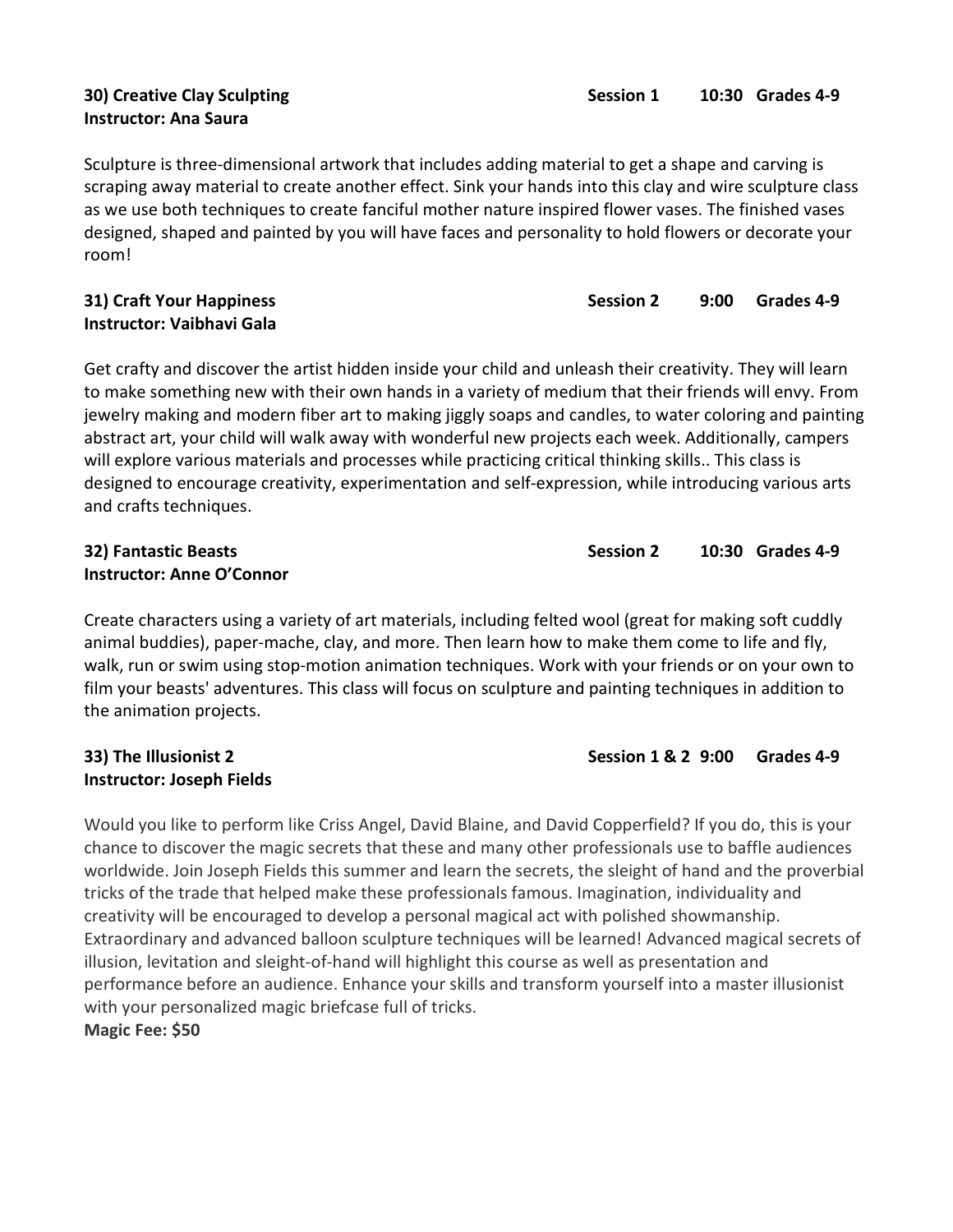| 34) Podcast Kidz                     |  |
|--------------------------------------|--|
| <b>Instructor: Sean Hardy Rivera</b> |  |

Learn how to tell stories about your favorite topics ranging from sports, news, fashion, books, comedy, video games to discuss "on-air". You can choose topics that go from serious to silly, from fun to frightening and everything in between. We will learn how to write, improvise, interview, and edit your own recording in our podcasting studio. We will discover the various podcasting platforms to allow you to share your broadcasts with friends and family all over the world.

| 35) Digital Film Academy    | <b>Session 1</b> | 9:00 Grades 6-9  |
|-----------------------------|------------------|------------------|
| <b>Instructor: Tony Ely</b> |                  | 10:30 Grades 4-5 |

Let's make movies! In this interactive digital movie making class students will participate in the full creative process of developing an original professional short film. With a professional Director leading the production, campers will be part of a high quality collaborative team effort to brainstorm ideas and costumes, write, location scout, shoot, direct, act and edit their film. Campers will gain an enhanced understanding of digital media while learning appropriate and responsible use of technology to become good digital citizens. We can't wait to see the premiere! Film Fee: \$50

| 36) Escape Room          | <b>Session 2</b> | 9:00 Grades 4-9  |
|--------------------------|------------------|------------------|
| <b>Instructor: STAFF</b> |                  | 10:30 Grades 4-9 |

Trapped in a room with a group of friends and one way out, you must search for clues and solve several kinds of puzzles and riddles to plot your great escape. When the challenge has been mastered, you will be guaranteed laughter, a sense of accomplishment and a new respect for your classmates and their abilities. Groups will complete a series of escape room challenges together and will then design their own escape room models and games for others to solve. This is an experience that will be remembered for a lifetime... assuming you ever make it out!

| 37) Engineering Design Thinking | <b>Session 2</b> | 9:00 Grades 3-5  |
|---------------------------------|------------------|------------------|
| <b>Instructor: STAFF</b>        |                  | 10:30 Grades 5-9 |

Design thinking and the spirit to solve problems are a critical 21<sup>st</sup> century skill. We will complete engineering design thinking challenges using Tinkercad 3D design software. Our design lab will have hands-on projects and materials for discovery and inspiration.

| 38) Challenge Makerspace | <b>Session 2</b> | 9:00 Grades 5-9  |
|--------------------------|------------------|------------------|
| <b>Instructor: STAFF</b> |                  | 10:30 Grades 3-5 |

Are you eager to create and experiment in engineering? A makerspace provides a hands-on, creative way to encourage students to design, experiment, build and invent as they engage in science, engineering and tinkering. In this project based STEM class campers will work in a collaborative setting and build invaluable problem solving skills. Examples of the fun engineering based projects may include building catapults, electric boats, a flashlight, pendulums, pneumatic machines, and a solar car. Maker Fee: \$100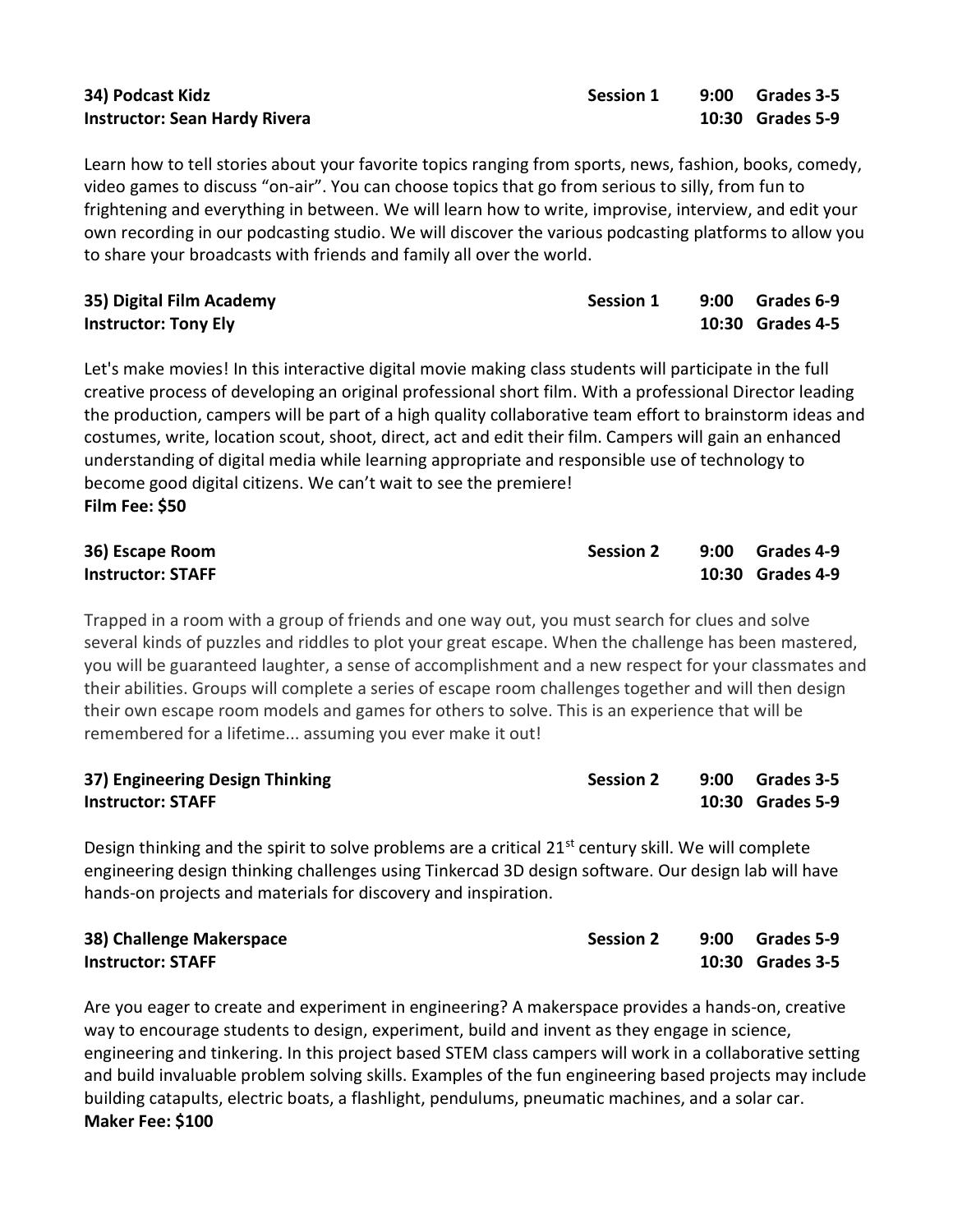Explore the Challenge Camp crime lab as we investigate various capers around camp! In this class, we will be looking at the methods and techniques used by scientists as we perform our own experiments to determine the nature of the crime! We will make our own cardboard microscope and use it to analyze biological material. Use luminol to find hidden blood stains, and learn to perform fingerprint analysis. All of your observation skills will be needed as you collect and record evidence and draw scientific conclusions.

| 40) Radical Chemistry             | <b>Session 1</b> | 9:00 Grades 3-5  |
|-----------------------------------|------------------|------------------|
| <b>Instructor: Danielle Spano</b> |                  | 10:30 Grades 5-9 |

In this course we will learn about how chemistry plays a role in our everyday life. We will learn about crystallization by studying rock candy, exothermic reactions by making elephant's toothpaste and acid base reactions by blowing up a balloon with a water bottle. We will also learn about physical phenomena such as diffusion and osmosis, optical inversion, chromatography and density by observing chemical reactions. Join us in the lab for an enlightening, hands-on experience and learn science that is totally radical!

| 41) Adventures in the Lab         | <b>Session 2</b> | 9:00 Grades 3-5  |
|-----------------------------------|------------------|------------------|
| <b>Instructor: Danielle Spano</b> |                  | 10:30 Grades 5-9 |

Do you know what it takes to be a good scientist? Join us for an adventure into the scientific world where we will perform hands-on chemistry experiments! We will learn about different chemical compounds, conduct demonstrations to observe different chemical principles, and make science come alive! We will learn about exothermic reactions by making elephant toothpaste, experiment with polymers by making bouncing balls, the principles of buoyancy using common household materials, and attempt to fool our friends with some science magic! See the world with amazement and wonder as we embark on our lab adventures!

| 42) Forces and Motion Makers         | <b>Session 2</b> | 9:00 Grades 5-9  |
|--------------------------------------|------------------|------------------|
| <b>Instructor: Michael Nathenson</b> |                  | 10:30 Grades 3-5 |

Explore the interactions between force, mass, acceleration and momentum. We will use magnets, motors and circuits to make items float, launch and move in a variety of hands on experiments to illustrate the key principles of physics. As a final project, campers will combine the principles of mechanics, motion, electricity and aerodynamics to make their own air hockey table! Physics Maker Fee: \$100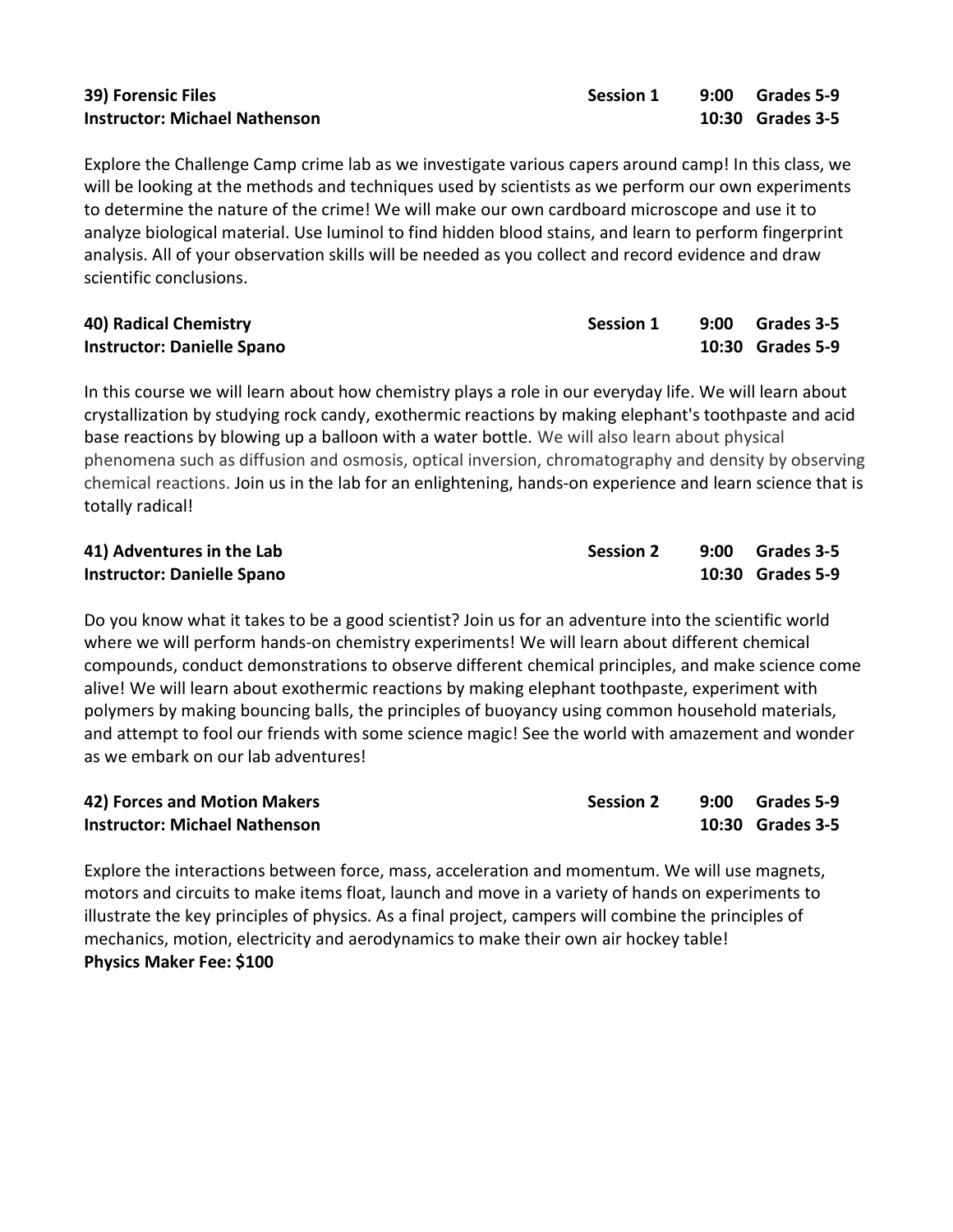# Instructor: Rathi Gulati

Learn the art of persuasion in this writing and public speaking course. We'll work on organizing your thoughts and conveying them in a way that grabs attention and leaves a strong impression. We will brainstorm ideas on topics to consider, for example: If you could make one major change to your school or community, what would it be and why? The class will divide into groups to compare the pros and cons and develop a strategy for their preferred option. Through persuasive speaking methods we will develop the skills to put together a convincing argument. Various presentation tools such as Keynote, poster boards will be used for creative ways of presenting a position. We will help boost confidence by focusing in on key aspects of good public speaking: eye contact, facial expressions, body language, and even tackle how to deal with nervous energy. At the end of the session students will present their individual ideas and have group final presentations.

### 44) Agency X Session 2 2012 10:30 Grades 4-9 Instructor: Rathi Gulati

Ever wondered what it would be like to run your own advertising agency? Well, here's your chance! Students will be divided into groups to create their own mini advertising agency. They will come up with a name for their agency, design a logo, and create a mission statement. The campers will gain an in-depth understanding of the entire advertising process, from initial client briefing, identifying key targets, performing research, insight mining, concept creation and final presentation of concepts. The client for this summer will be an organic cotton luxury children's clothing line start up. At the end of the session there will be a competition, and the founder of the company will choose the winning team.

#### 45a) Invention Convention **Session 1** 9:00 Grades 1-3 Instructor: Hudson Apotheker

What does a trampoline, a popsicle, a pair of earmuffs, Braille and the precursor to the television set all have in common? They were all invented by kids! Invention Convention exposes campers to many useful gadgets, inventions and projects that will inspire them to realize that anything is possible! Can your egg survive a drop out of a window? Who can make a projectile launcher that fires the farthest? How can we create a brand new sport? Take a wild and inventive journey from conception through the patent process and so much more.

# Instructor: Hudson Apotheker

Think outside the box in this exciting and ambitious engineering class. Projects include designing and building a mini electromagnet using a D battery. Campers will use their magnets to solve various electrical and mechanical engineering challenges. As a class project we will build a massive electromagnet to test its capabilities doing tasks such as lifting heavy weights and measuring effects on electronic devices and how they interact with ferrofluids! Other activities include creating a potato launcher, vortex cannon, and many other educational and fun experiments.

45) Outside the Box Engineering The Session 1 10:30 Grades 4-9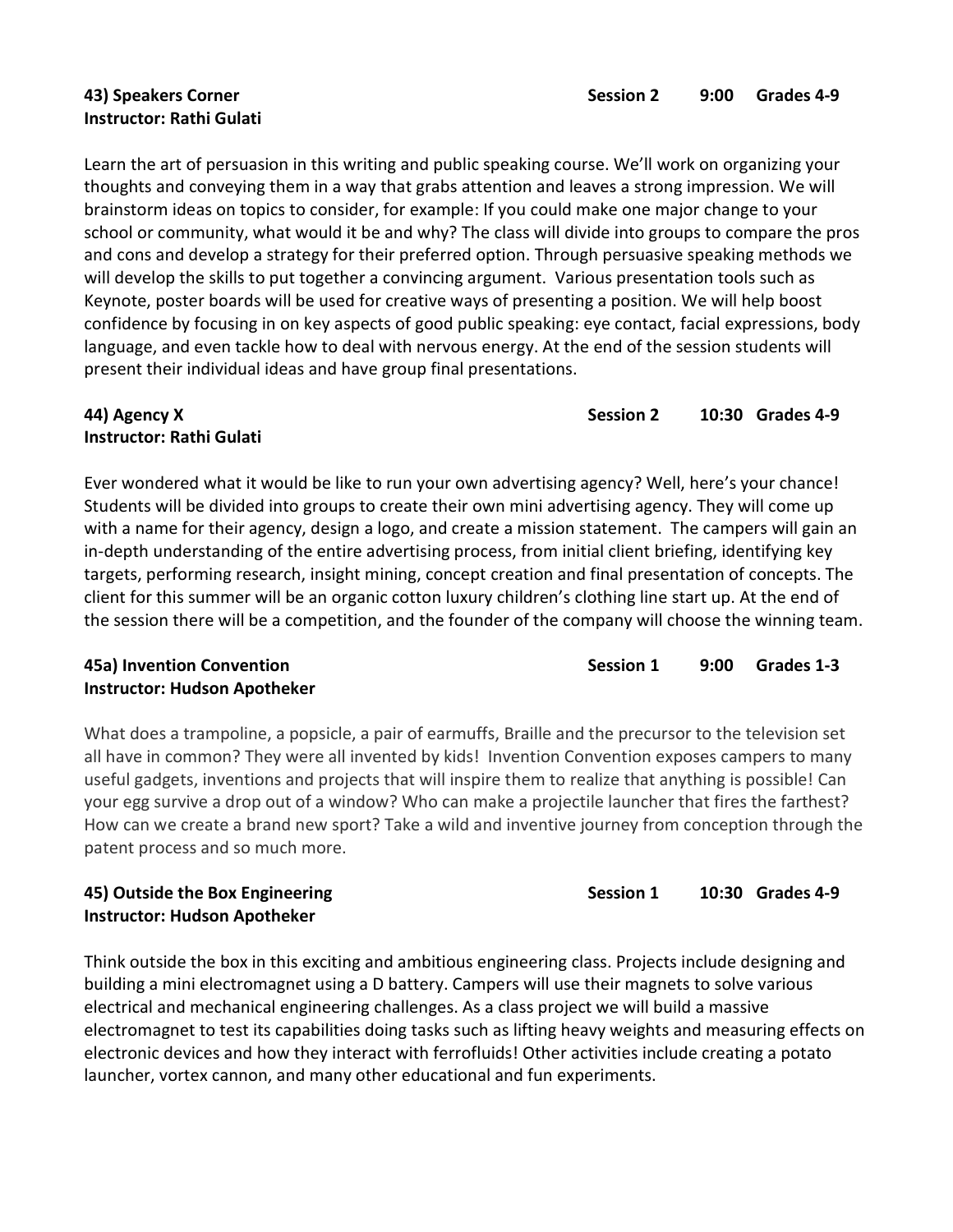This course is designed to introduce 3D modeling and printing techniques to beginners. Campers will learn an overview of the components of the printer and how the process works. They will learn how to navigate a variety of 3D design software including the popular TinkerCad, Cura and Meshmixer to develop their own 3D models. In this project based course the students will learn the possibilities for creativity are endless and will take home a printer and filament to continue inventing. 3D Printer and Filament Fee: \$350

#### 48) FPV Drone Racing National Session 1 and 9:00 Grades 5-9 Instructor: Grace Cantwell / Tony Reid

In this exciting technical course we will build a First Person View (FPV) Racing Drone. Building and programming are taught as an important part of this assembly process. Campers will learn how to fly from a FPV, as if you were in the cockpit and practice flying and racing techniques, including races of our own! We will address safe and ethical uses of drones and learn to be responsible drone operators and owners. Each camper will assemble and keep their own fully-functional drone and FPV goggles. \* Drone Fee: \$500

# 49) Code Central: Introduction to Java Session 1 & 2 10:30 Grades 4-9 Instructor: Neil Grand

This course aims to teach the basics of one of the most powerful and wide spread programming languages—Java. You will learn about variables, loops, control structures (if/then logic), arrays and how to write classes. You will learn to think both algorithmically and creatively. We will use Java to calculate PI, and solve problems – for example, did the Indians get a good deal when they sold Manhattan to the Dutch for \$24 in 1626? We will create games like Mad Libs, guess the state capital, and how to convert English into Pig Latin. There are no prerequisites other than a desire to learn.

## 51) Minecraft: Challenge Camp Edition Session 1 & 2 9:00 Grades 4-9 Instructor: Geoffrey Byrne

Minecraft combines easy to use graphics and game play coupled with multi player in several different modes accessible to learn at different levels. Journey from simple game play, to more complex world creation and server hosting. Campers will work together to create their own computer generated worlds with an almost infinite combination or primitive mechanical devices, electrical circuits, and logic gates built with an in-game materials known as Redstone. Using teamwork to create a world from the ground up, Minecraft will serve as a gateway to enlighten students how to safely and securely utilize technology involved in game creation. Many aspects of the computer science and information systems worlds will be introduced including but not limited to software programming, overall concepts and principles of networking and the hardware required in building these seemingly complex systems. PLEASE HAVE A CURRENT MINECRAFT ACCOUNT PRIOR TO THE START OF CAMP

46) 3D Printing Lab Session 1 & 2 9:00 Grades 4-9 Instructor: STEM Staff Session 1 & 2 10:30 Grades 4-9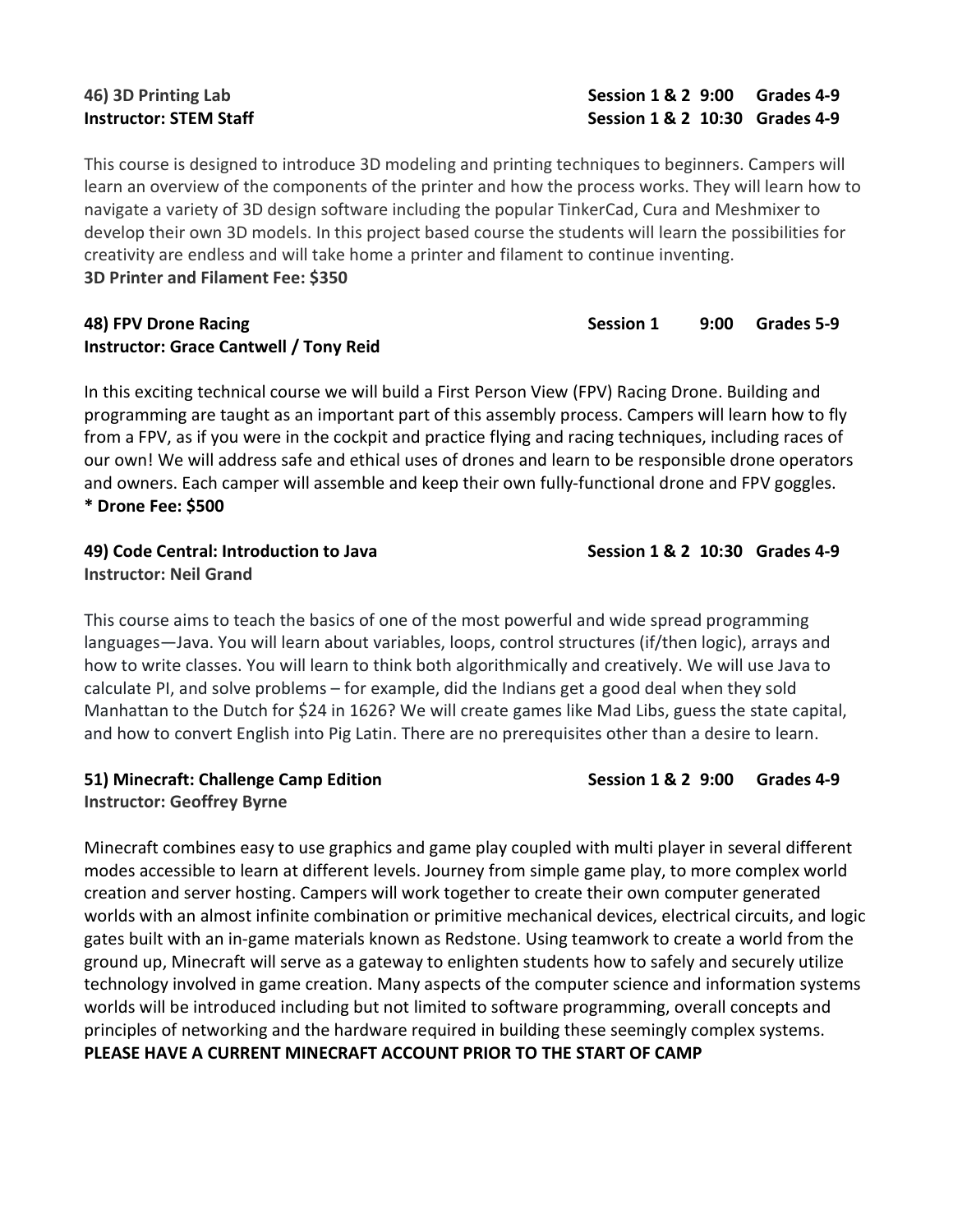### 52) PC Builders Academy Session 1 20:30 Grades 5-9 Instructor: Geoffrey Byrne

Ever wonder what it takes to actually assemble a personal computer? In this course we will learn about each component by understanding how to tear down and rebuild a used PC, then we will build our own from soup to nuts! Starting with a bare case, to the motherboard, to the operating system and software involved, you will fully assemble, operate, tweak, and in the end use your new blazing fast PC! This PC can replace that aging desktop at home. Campers will have an option to upgrade their processor for an additional fee. Computer Fee: \$750

# Instructor: Geoffrey Byrne

In this rapidly evolving technology environment, everyone needs to be cognizant of cybersecurity and its impact on all aspects of daily life. Cybersecurity focuses on protecting computers, networks, and information from unauthorized access or attacks. Through hands-on activities we will learn to be good digital citizens, best practices for staying safe online and what the future holds for this incredibly popular industry.

# Instructor: Dan Tepper

Blender is a powerful 3D computer graphics software toolset which is used to create animated films, physics simulations, video games and so much more. Using Blender, you can create an impossible scene by controlling and animating physics: Quickly build a tower just to knock it down and watch how it falls from any angle, pour water into a glass cup and get the perfect, photo-realistic picture as it splashes out, write your name in big 3D letters and then hit it with a wrecking ball - smashing it into a million pieces! Computer creativity and imagination is all you need to produce endless animated possibilities.

# Instructor: Dan Tepper

Come explore the fascinating world of Virtual Reality through interactive and immersive coding techniques creating your own 3D space. Design a custom VR environment with CoSpaces adding objects, structures, landscapes and characters allowing you to experience your own historical scene or futuristic world as if you were standing in it. Use VR viewers to experience and perfect your world while helping classmates to improve theirs. The fun continues as you take home your own cardboard VR viewer, plus access to your CoSpaces account and the virtual experience you created... one that anyone can explore with the CoSpaces app!

54) Blender 3D Simulations Session 1 9:00 Grades 5-9

55) VR Explorers Session 1 20:30 Grades 5-9

# 53) Cybersecurity 101 and the session 2 10:30 Grades 5-9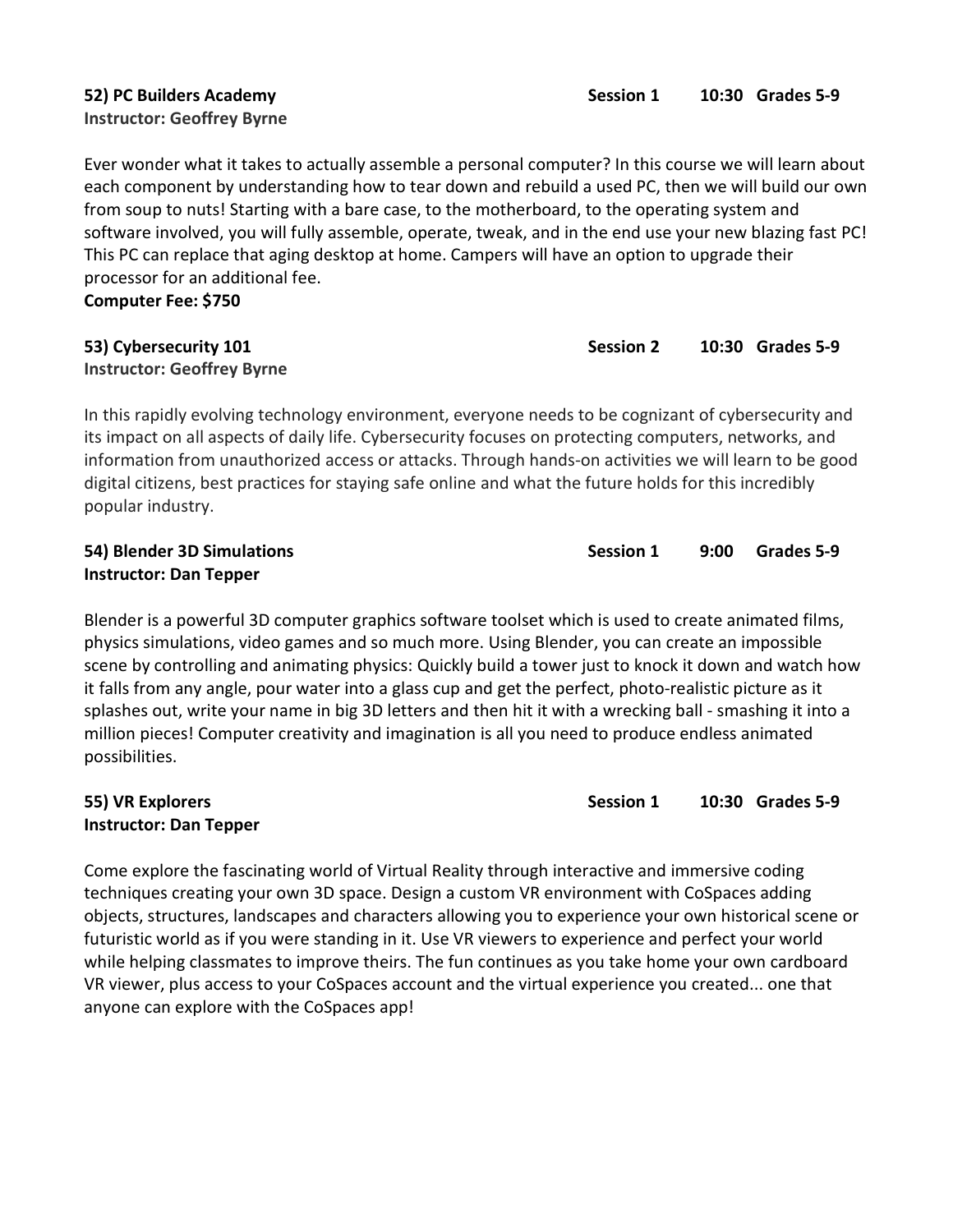Like and subscribe to this inventive class and show off your creative talent. Campers will develop the tools they need to create a sustainable YouTube or Twitch channel. We will learn how to create serialized content about areas that interests them. Topics explored include how to develop an audience and how to generate an on-camera personality. The course will give campers the digital skills of basic video editing and proper green screen use. Media ethics and strategies for staying safe online will be prioritized.

| 57) Counselor in Training (CIT)       | <b>Session 2</b> | $9:00 - 4:00$            |
|---------------------------------------|------------------|--------------------------|
| <b>Instructor: Marcy Geisser-Wolf</b> |                  | <b>Grades 9 &amp; 10</b> |

This course is an exceptional opportunity to learn and train to be a counselor in the Challenge Camp environment. The course meets daily and will involve such topics as: camper socialization, assistant teaching and coaching, building self-esteem, conflict resolution and more. Lunch is provided and the remainder of the day will be spent hands-on with our campers utilizing new skills. Session 1 CIT's will receive full CPR and First Aid certification as part of this curriculum. This course is continuous for 7 weeks and will allow you to grow as an individual with an emphasis on achievement, maturity and responsibility.

CIT candidates must be 15 years of age by June 25, 2022 Course Fee: \$1,000 Session 1 or 2 \$1,750 Sessions 1 & 2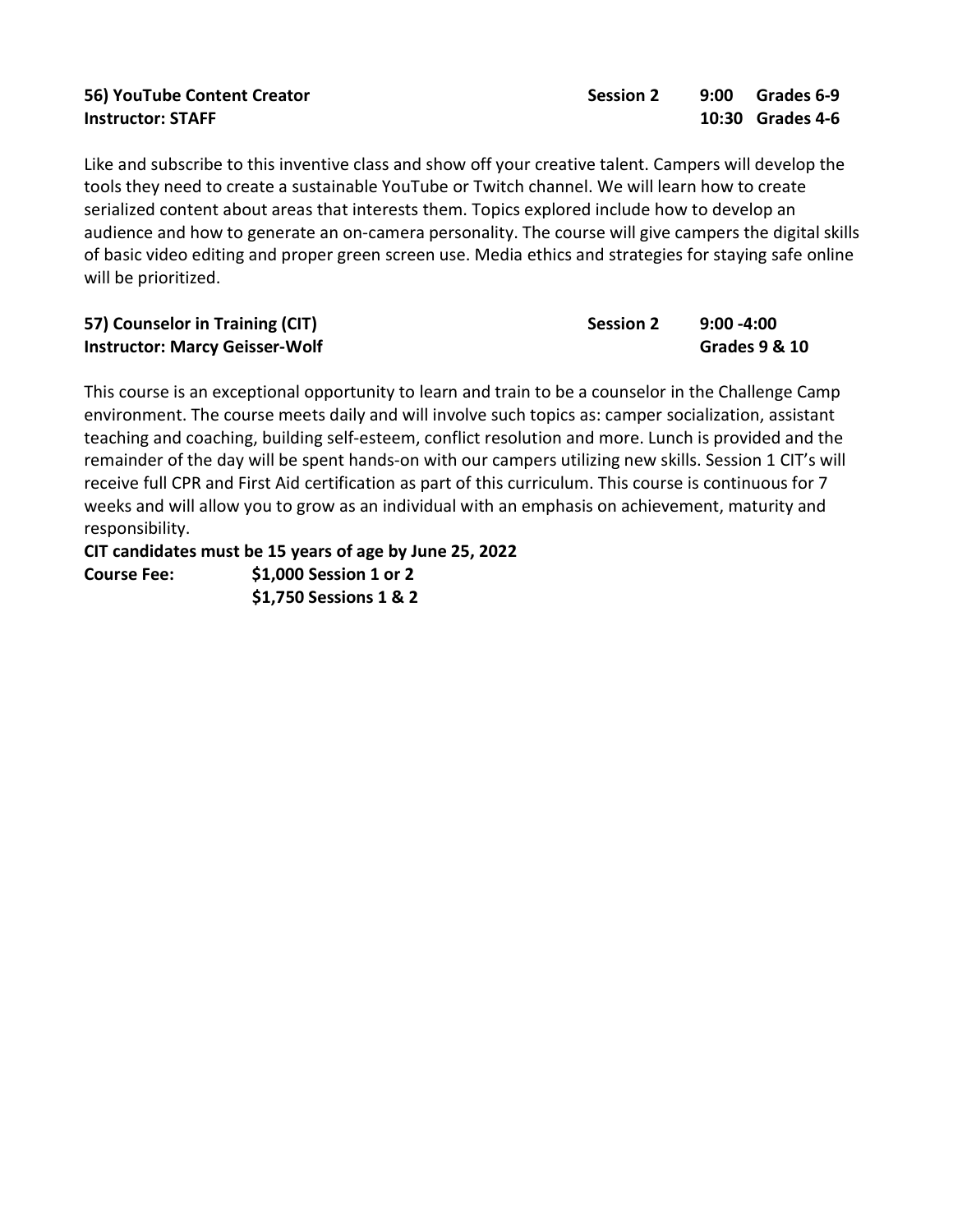# Afternoon Challenge Course Selections

# 1) AMERICAN CHEF - INTENSIVE

Designed for campers with experience in the kitchen. In this advanced cooking class, we will cook our way from California to Maine while learning about the culture, terroir, and ingredients from various regions of the United States. In addition to cooking regional desserts and entrees, we will learn to cook updated versions of recipes incorporating diverse ingredients reflecting our changing culinary landscape. Campers will learn to cook more intuitively to spark creativity in the kitchen with delicious results.

## American Chef Fee: \$200

# \*\* This class is a double period intensive elective

# 2) ANIME-TION

The art of cartooning is full of creative expression, humor and fun. Join us to learn techniques of cartooning including sketching and use of color. You will learn to draw familiar faces such as Spiderman, Mickey Mouse and the Simpsons. Next, we will dive into the ultra modern art of Japanese anime. The wildly popular anime characters have larger than normal eyes, exaggerated expressions and a stylized type of design. Your original anime illustrations will reflect your own personality, imagination and artistic style!

# 3) ARDUINO APPLICATIONS

What is a robot without a brain? Why is a smart phone so smart? How do you make your computer turn a motor? All of these are a result of microcontrollers, the next step in computing and technology. Here is an opportunity to learn how to use microcontrollers using the Arduino platform. Learn the basics of electrical engineering and programming as we build a number of projects using a basic starter kit and your imagination!

Arduino Kit Fee: \$75

# 4) ART ON THE MOVE

So much fun for our littlest campers! We will begin each class with a themed dance such as "Hawaiian Luau" or "Animal Safari" and then create an art piece related to our dance using clay, colored pencils, cut paper and more.

# 5) AWESOME ILLUSIONS & PUZZLES

More than meets the eye! In this awesome workshop, inspired by New York City's Museum of Illusions, students will explore how neuroscience explains different optical illusions. We will use scientific principles to create our own using color, light and patterns. In this workshop campers will create puzzles and illusions that will both inspire and boggle the mind! Campers will create deceptive and misleading brain images like impossible waterfalls, visual paradoxes, mind-bending patterns, mirror illusions and create trick photography to provide a boost of brainpower and ignite your logic skills!

# 6) BASKETBALL

Campers will learn the FUNdamentals of basketball. Through drills and instruction campers will have a great time practicing dribbling, shooting, jumping and game play that emphasizes teamwork and sportsmanship.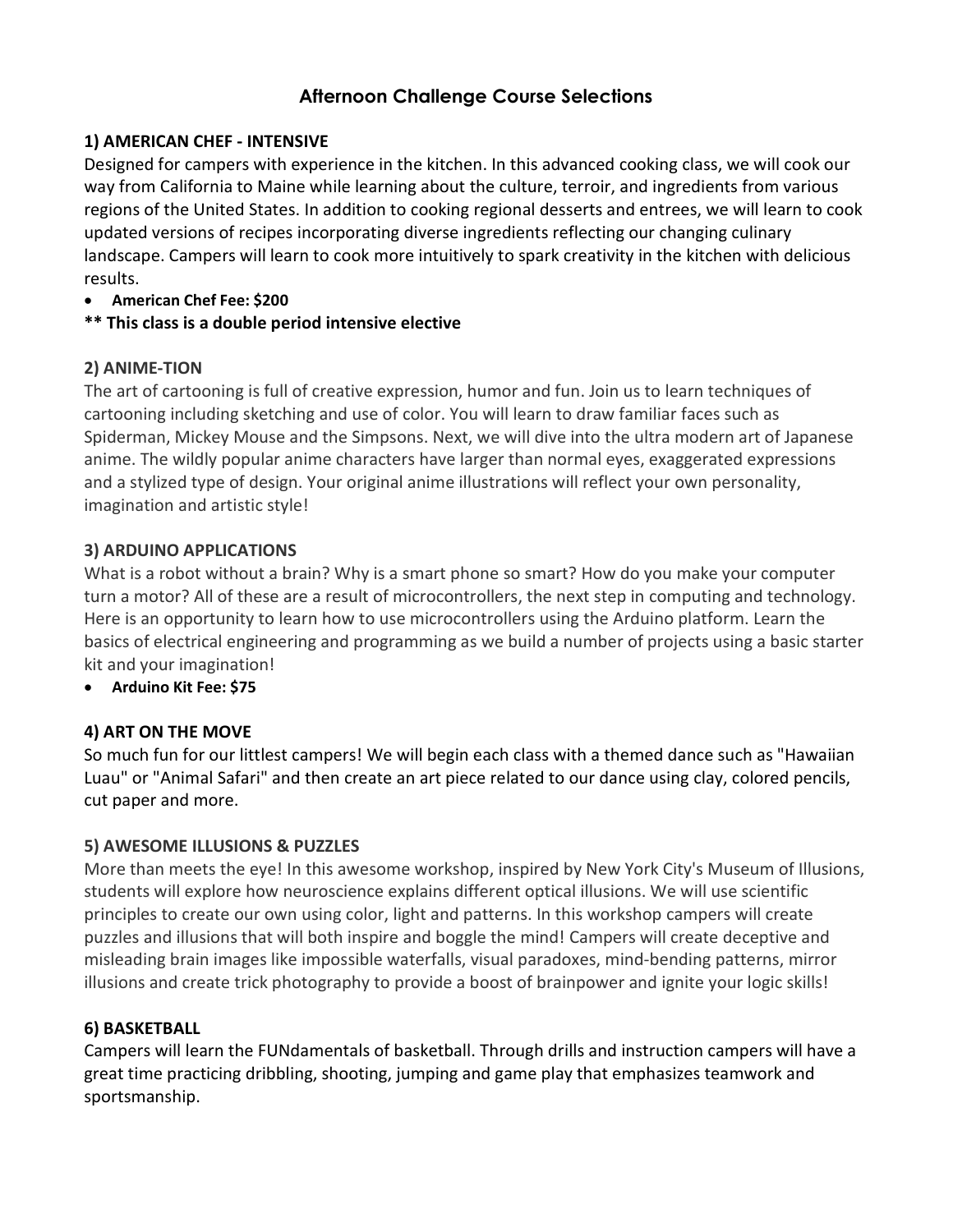### 7) BOLD Pop Dance

This vibrant dance class blends the energy, freestyling, storytelling and power of hip hop and breaking, with jazz technique, while embracing the creativity of the dancers. Students will develop musicality, choreographic skills, strength, teamwork and confidence both onstage and off. A signature of all BOLD Arts programs is that each person's individual strengths and personality shine through the work we create together. All students will have the opportunity for a virtual performance at the end of the session. Taught by BOLD Arts.

# 8) CAINE'S ARCADE

Inspired by the documentary film Caine's Arcade this class will be amazing, creative and fun. We will use cardboard and a variety of found and recycled objects to create our own carnival games style arcade. Campers will develop an understanding of the physics and engineering behind their creations. The finished projects will be used in conjunction with the Junior Entrepreneur "Care"-nival to raise money for this year's charity.

# 9) CLOSING BELL

In this introduction to Wall Street class, students will build a virtual stock portfolio and compete for the "best stock picker" bragging rights. After examining the activity at the NYSE and NASDAQ each day, we will learn analytical and operating aspects of the stock market. We will begin by evaluating and comparing stocks. We will review our portfolios daily and debate our purchases while learning to use tools to assist in our decisions to buy, sell or hold individual companies. By understanding how the stock market works, we will know the pros and cons of investing and how to buy low and sell high!

# 10) CODE CENTRAL: EXCEL VBA

Excel is the most widely used technology platform in the world. Knowing Excel is one of the most critical skills any worker or student can have. VBA (Visual Basic for Applications) is the programming language embedded in Excel and is used widely in all fields, especially the business and financial worlds. In this course, students will get an introduction to Excel plus a deep dive into the VBA programming language. They will learn how to create variables, loops, control structures (if/then logic) and arrays. We will use this knowledge to create a chess board, a boggle board, dice games, a Yahtzee game and other games of our campers' imagination.

# 11) CODE CENTRAL: SCRATCH GAME CREATORS

Learn coding basics while having fun creating games and animation using the online program known as Scratch. Campers will learn to develop algorithms, use variables, loops and control structures (if/then logic) to create a multi-media experience. Scratch is a drag and drop website which makes programming easy, fun and painless. Campers will create games such as Flappy Birds, Space Invaders, Shoot 'em, Pong, Maze and other games of their own imagination. Your games will have obstacles, dragons, special ghosting and color effects, timers and scoring. Campers will also make beautiful animated art work like whirling spirals, planets circling around the sun in the solar system, and spin art.

# 12) CODE CENTRAL: SCRATCH JR

In this class, young campers will be introduced to coding basics using the Scratch Jr. software. Scratch Jr. is a visual programming language that enables students to create games and animated projects. Using visual code blocks, Scratch Jr. guides you through programming concepts – such as loops, conditional logic, sequencing, and algorithmic thinking. Unleash their creativity, innovation, and curiosity as they develop coding skills.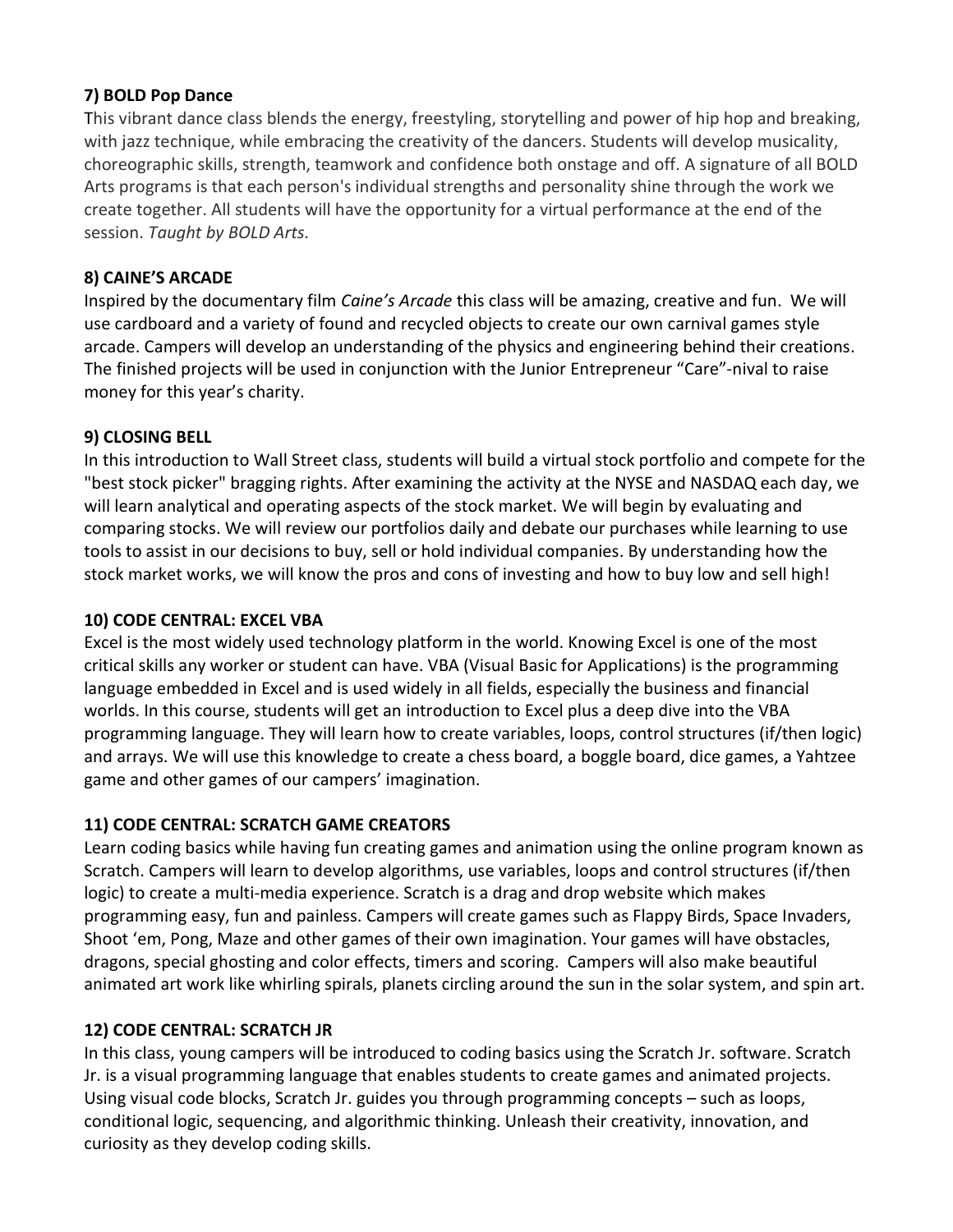#### 13) CODE CENTRAL STATION: PYTHON

This course aims to teach the basics of Python, an object oriented programming language. Perfect for beginning programmers or budding technologists to squeeze programming power and fun out of their computer, Python uses a simple syntax and has an easy learning curve. Learn about variables, loops, decision statements, and other basic programming concepts using this easy-to-read programming language. The coding principles will provide the building blocks to learn programming languages in the future. There are no prerequisites other than a desire to learn.

#### 14) CURIOUS CHEF

In this class, campers will learn the basics of cooking and healthy eating. Cooking is math, science and an art. Chefs will learn kitchen organization, following directions, measuring and preparing ingredients to complete a recipe from start to finish. Experience making simple foods from scratch and create the foundation to be good chefs and more informed eaters.

Curious Chef Fee: \$100

#### 15) DANCE A STORY

In this class, young dancers will bring books and stories to life. Children will dance along and be given a prompt to create their own choreography, using the story. Cha Cha and Tango with Giraffes Can't Dance, create flashlight solos with Firenze's Light, dive into a painting with Flyaway Katie, and more! This class is active, interactive, and filled with opportunities to create. Taught by BOLD Arts.

#### 16) DIGITAL COMICS

Digital graphic comics and stories are extremely popular with campers of all ages! In this engaging digital storytelling class we will read, write and illustrate our own comics and designs. You don't have to be an artist as there is themed art from you to pick from, incredible animation and loads of templates to start story building with! If you have an idea, you can quickly create visually dazzling content for your story. Create and animate your characters, word balloons, sound effects and bring your original stories to life on screen!

#### 17) DUNGEONS & DRAGONS

If you can imagine and think of lands and magical creatures, then you can play Dungeons and Dragons. Think of yourself as a character in a book. Imagine magical places and items – many surprises lie ahead. For campers with significant D&D experience, this year we have created a separate Advanced section.

#### 18) ESPORTS ARENA

Esports and casual competitive electronic gaming is a billion-dollar industry, and high schools and colleges are responding to the growth of this field by creating programs that can lead to career pathways. Esports provides a sense of community, children learn to create and follow strategies, work cooperatively with teammates and can foster digital citizenship skills and good sportsmanship. Join us in the arena as we delve into a variety of age appropriate Esports titles and genres including Rocket League, Fortnite, Among Us, League of Legends, Starcraft and more!

Esports Fee: \$50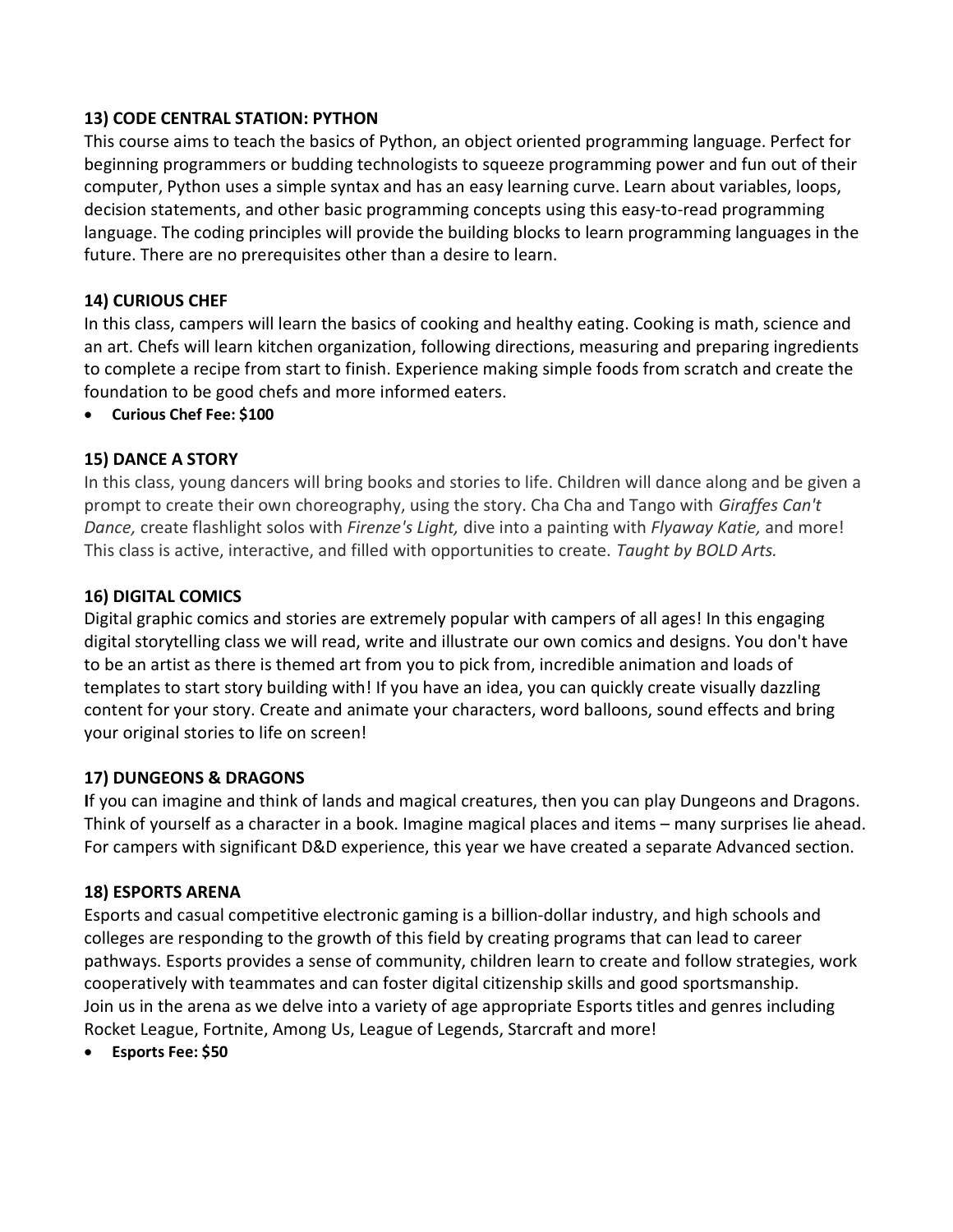### 19) EXPLORING FIBER ART

Get ready to experience a spectrum of incredible colors and textures as we embark on a journey through the wonderful world of fiber arts. Twine, wool, yarn, threads and fun all spun together make up this class. Every week your child will create incredible handmade crafts that they can display at home or give away as gifts. From knitting to weaving and embroidery, campers will gather knowledge of various fiber art techniques while making one-of-a-kind pieces. In this class, your child will learn fine motor skills such as making knots and threading needles, While developing their creative thinking skills they will also enhance their focus and increase their concentration. By the end of the camp they'll demonstrate important life skills such as patience and perseverance.

# 20) FENCING

En garde! Learn the exciting Olympic sport of fencing! Parry, cut, and lunge, as you improve strength, coordination, focus, balance and more. Fencing is a high-speed, exhilarating sport that relies on quick wits and cunning, and engages the entire body along with the mind… most importantly, it's FUN!

Fencing Fee: \$100

# 21) GALAXY QUEST

Drawing inspiration from the Mars Rover and Webb Telescope, during this course, we will discuss the development of humanity's understanding of the solar system, examining contributions by Aristotle, Ptolemy, Copernicus, Galileo, Newton, Einstein and others. What makes Earth different from all other planets? What has NASA discovered about Mars' suitability for life? What are super moons, eclipses, asteroids and comets? the Hubble Telescope and the Kepler Mission revealed over 2000 exoplanets around stars other than the sun. Create your own solar system incorporating our knowledge of the Milky Way, planets, moons, stars and other galaxies. We will debate if life really can exist on other planets and when humans will be able to visit them!

### 22) GRAPHIC DESIGN STUDIO

In this class, we will explore the methods which graphic designers use to communicate their ideas with impact, including playing with positive and negative space, scale (size,) color, typography and much more. Explore fun activities that will stimulate our creative problem-solving skills. We will discuss examples of creative work by professional designers, get our ideas flowing by making drawings and collages and then work to complete our designs. Projects will include T-shirt designs, posters, and animated graphics.

### Graphic Design Fee: \$50

### 23) INDIE GAME MAKER

Calling all aspiring video game developers! Using the Unity game engine, students will create a 2.5D platformer using various 2D, 3D, & Sound assets. The main goal of this course is to have students design a game that's appealing and fun but also gives them a solid foundation in programming. Students will be able to create their own C# scripts that control behavior of the objects on screen as well as modify pre-written code provided by the instructor. Whether you have experience in coding or not, all that is required is a little bit of creativity and a passion for video games.

### 24) IT'S A SMALL WORLD

Through music and songs, we will discover many countries and their musical culture: Korea, France, Ireland, Africa and the United States. You will build a likembe, also called kalimba and make your own "one of a kind" instrument out of recycled materials.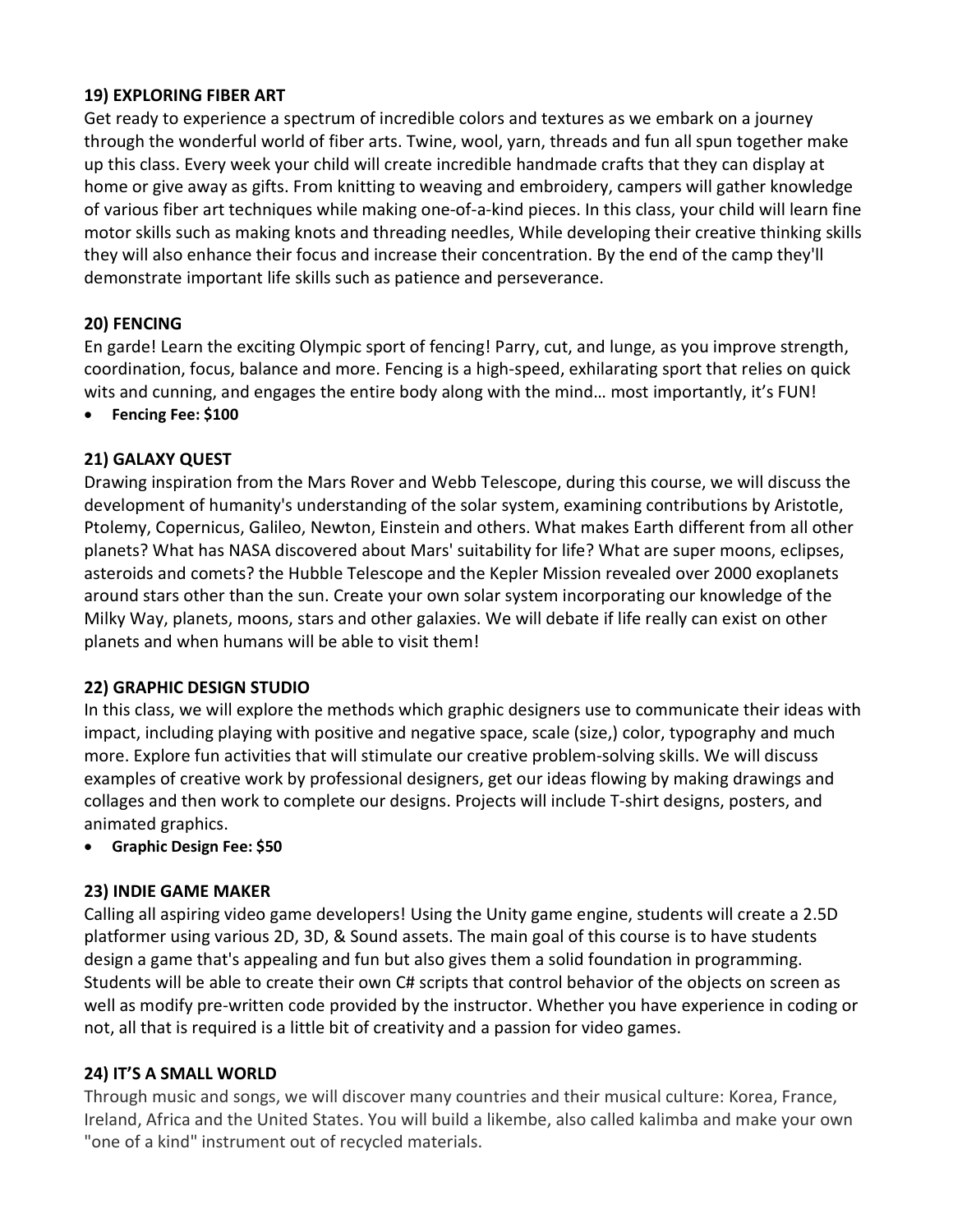#### 25) JUNIOR VARSITY

Specifically designed for 5-7 year olds, this sports activity and recreational games program is a wonderful introduction to the world of sports. All activities are designed to enhance and develop motor skills, coordination and sportsmanship through active play and instruction. Some of these activities include: running games, parachute challenges, throwing, catching, kick ball and more.

#### 26) KITE RUNNERS

Kite flying is a very popular pastime in many countries including China where they were invented and which hosts the largest international kite festival on Earth. Colorful designs often emulate flying insects, birds and other animals. Campers will build artistic Chinese inspired life size and decorative kites to fly in the Challenge Camp sky.

#### 27) K'NEXplorations

This is a hands-on building experience designed to promote creativity and problem solving skills. Mathematical and Science design projects will be integrated to develop skill in construction using Rods and Connectors.

#### 28) LEGO MINDSTORMS

Bring the fascinating world of robotic technology alive with Lego Mindstorms EV3 Robots! This robotics course teaches the students the principles of assembling and operating an interactive Lego Robot. Mathematical standards will be addressed as well as hands on building of mechanical and electrical systems in robotics. Accurate measurement, geometric relationships, problem solving and reasoning skills will be stressed for success. Students will bring science to life utilizing many possible Lego designs in addition to their own creations.

#### 29) LEGO SPIKE PRIME

We are excited to introduce you to LEGO SPIKE PRIME! This new innovative system integrates Engineering, Robotics and Computer Science and promotes critical thinking through playful learning. Using LEGO bricks, the programmable multi-port Hub, and a coding language based on Scratch will help you build confidence, teamwork and solve complex problems with real world relevance. SPIKE Prime will help campers develop the essential 21st century skills needed to become the innovative minds of tomorrow.

### 30) LEGO WEDO ROBOTICS

Introduce robotics and computer programming with the award winning Lego WeDo! This is a hands on, challenging and fun way to learn about robots! This class will expose students to engineering, logical thinking, computer programming and team working skills. Campers will build a variety of robots with Lego's and program their models to complete challenges, enhancing creativity and problem solving abilities.

#### 31) LE PETITE PRINCE

Visual, audio and tactile stimuli are all intertwined to build literacy skills in French language. Celebrate French children's books by reading and performing dialogues and songs based on the stories. Characters we will meet include Madeline, Caillou, Petit Ours Brun, Oui-Oui and Le Petite Prince.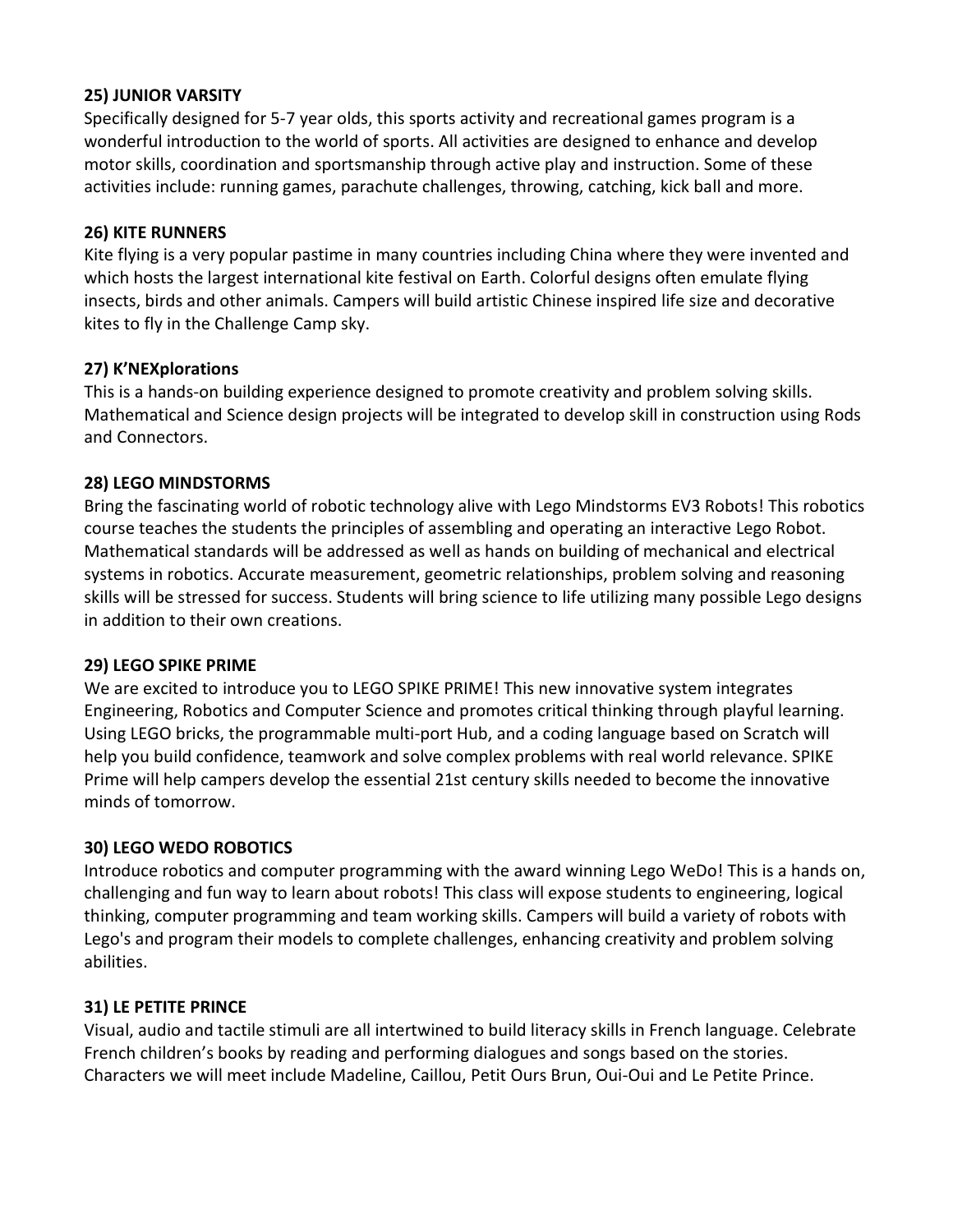#### 32) LOGIC PUZZLES

This summer, gear up the mathletes of your family for some super-fun and extra-tricky math logic puzzles. Campers will be inspired to stretch their critical thinking skills and explore activities that involve math and reasoning skills. Using logic, creative problem solving and analytical reasoning, campers will focus on solving a variety of puzzles and brain teasers. They will learn through their own strategies and discover the strategies used by other campers when their strategy might fall short. By the end of the camp, campers will start to love math and develop confidence as well as skills for tackling difficult challenges. We will even create our own puzzles to stump our family and friends.

#### 33) MAGIC: THE GATHERING

Back by popular demand! A game battle in which you and your opponent represent powerful sorcerers attempting to drive each other from the lands of Dominia. Your deck holds your tools: creatures, land, spells and artifacts.

#### 34) MATH TESTING TIPS & TRICKS

Step up to the next level and know what it takes to become a math genius. This class will focus on the test-taking tips and problem-solving techniques that will help campers ace at any standardized test. We will use real tests and cover strategies as well as key information for the math section of each type of test. Campers will master their numeracy and analytical reasoning skills to solve problems easily and quickly. By the end of the camp, learners will successfully get rid of their math anxiety and gather the confidence to take any test in a blink!

#### 35) MECHANICAL MARVELS

A Rube Goldberg machine is a deliberately over-engineered machine that performs a very simple task in a very complex fashion, usually including a chain reaction. In this class, dominoes may knock over a marble into a pegboard activating a pulley triggering a golf ball into a zip line starting a toy truck that eventually grabs a tissue! You will investigate the fundamental concepts of engineering and construct wildly imaginative group mechanical marvels. Our inventors will be able to view a video of their wacky creation online to show to family and friends. Learn more at www.rubegoldberg.com.

#### 36) MINDFUL ART

Campers will create works of art that encourage and facilitate a relaxed peaceful state of mind. In a friendly, creative, judgment free zone campers will be encouraged to tap into and connect with their mind, body, and soul that they will express through visual arts. Campers will experience working in many mediums including color pencil, paint, collage, and more. They will explore making mandalas, gratitude jars, dream catchers, dream paintings and beyond.

### 37) MINI NINJAS

In this active class designed for younger campers, they will have fun exploring movement through creative elements. Utilizing props and obstacle courses, all will be physically challenged in a multitude of ways helping them gain body awareness and coordination. Campers will explore a range of movements including dynamic jumping, leaping and running as well as more controlled balance and stretching.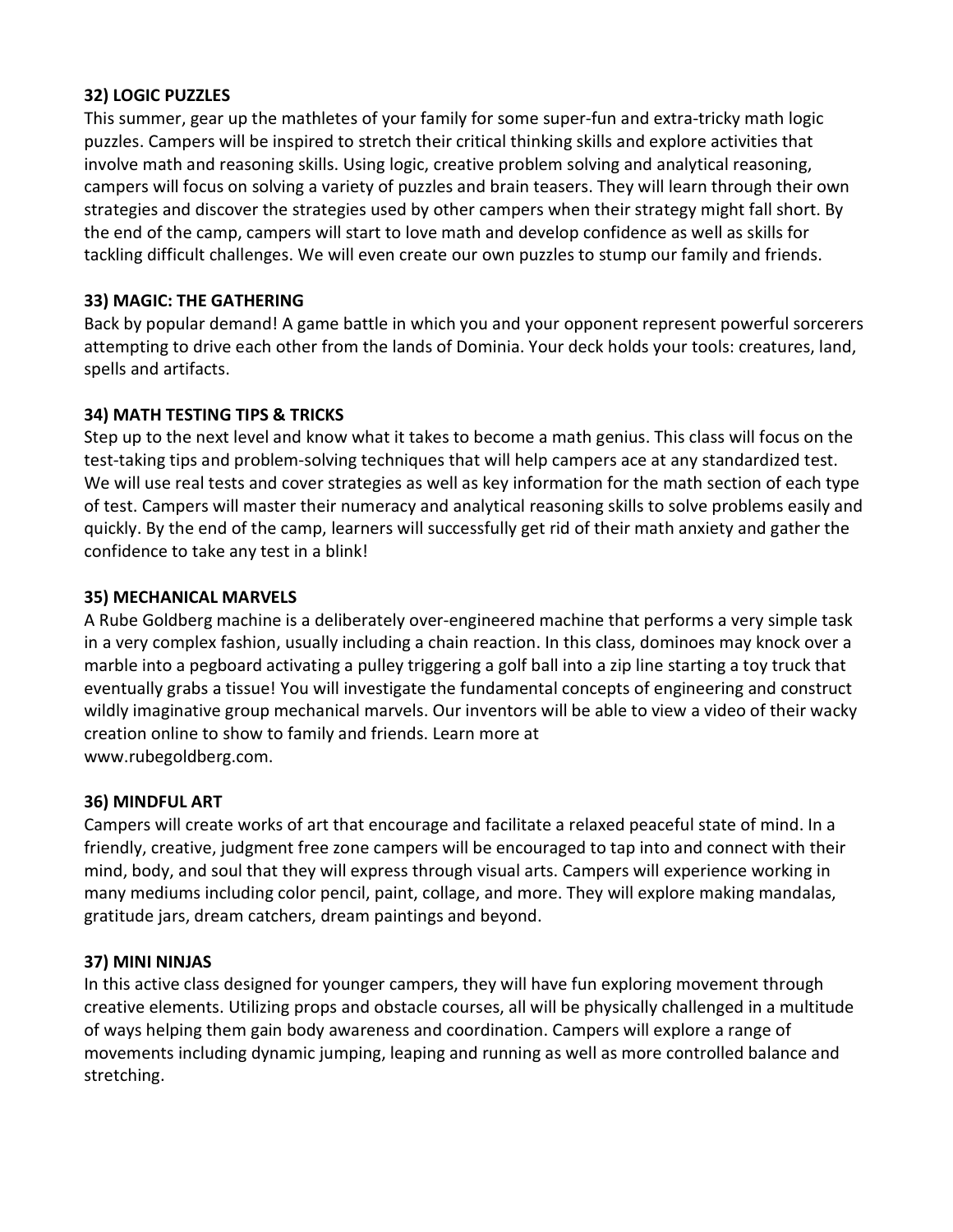### 38) MIX MASTERS: THE ONES & TWOS

Have you ever wanted to be the life of the party? In this workshop, campers will spin into the fast and exciting world of DJing. We will explore software that will enable you to cultivate an epic playlist, and perform in front of a crowd. By learning the fundamentals of cutting and transitioning music tracks to have a cohesive flow, you will become a party rocker!

Mix Master Fee: \$50

#### 39) NINJA WARRIOR

In this active class, campers will have fun exploring movement through creative elements. Utilizing props and obstacle courses, all will be physically challenged in a multitude of ways helping them gain body awareness and coordination. Campers will explore a range of movements including dynamic jumping, leaping and running as well as more controlled balance and stretching. Speed and endurance will be improved as well as elements of engagement and focus. The goal of this class is to build body confidence and have fun.

#### 40) ORIGAMI

The term origami comes from the Japanese words "Oru" meaning "folded" and "Kami" meaning "paper." It is an ancient art form spanning over 1000 years that has evolved into an international creative pastime! Through literature and folktale, we will learn the exquisite art of paper folding. Using a single (or several sheets) of decorative paper there are infinite creative possibilities and you will be amazed at the results of folding and manipulation! Part sculpture, part paper folding and all rigorous engineering. Origami today, embodies animals and fantasy figures in an array of dimensions.

#### 41) PICKLEBALL

This fast growing sport combines the elements of badminton, tennis and ping pong. Played on a court with paddles and wiffle balls, pickleball is easier than tennis and fun to play with your friends.

#### 42) PINBALL WIZARD

Construct your own PinBox Pinball machine with two interchangeable playboards that you will design. For makers, creative thinkers and game designers, the PinBox 3000 is a tabletop cardboard pinball kit that artfully integrates mechanical engineering, physics, sculpture, product design and performance! Light up your play board and be ready to "Tilt the Future!"

Pinball Kit Fee: \$50

#### 43) PIXICADE GAME MAKER

Have you ever wanted to create your own video game? Do you like to doodle or draw? In this class you will learn how to make your very own video games using Pixicade! All you need to do is draw and then watch your doodles magically come to life as playable games. Campers will learn and use the exciting new Pixicade App and all of it's editing and Power-Up features! This exciting class will teach campers game mechanics and concepts through STEAM and literacy exploration and mini drawing lessons! At the end of the session campers will have a collection of games they created from the stories, characters, goals, worlds, hazards and game challenges developed in class.

Pixicade Kit Fee: \$30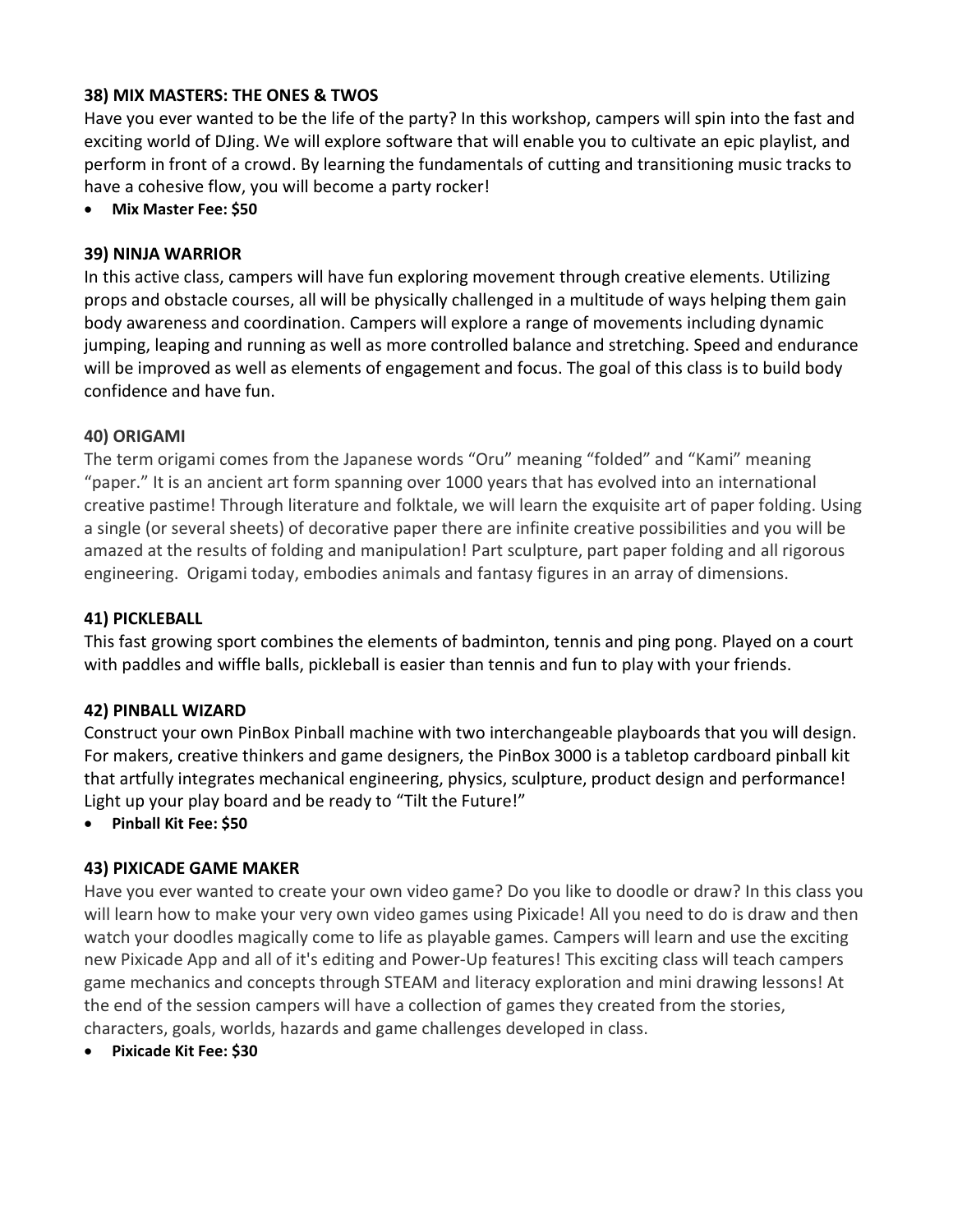# 44) POKEMON TCG

Pokemon TCG is an exciting and longtime favorite card game of strategy and skill where campers collect, train, and battle the cute Pokemon characters that inhabit their world. Beginning and experienced players will take on the role of a Pokemon Trainer and play another Trainer to knock each other's Pokemon out of the battle! Your camp Pokemon deck will be supplied and booster packs await the masters!

Pokemon Fee: \$25

#### 45) POP ART

Enter the world of Andy Warhol and Roy Lichtenstein in this multi media painting class. We will use papers, magazines, plastics and more to complete your pop art paintings! Made on canvas, these inspired, bright and modern works of art will allow you to spark your imagination and creativity!

#### 46) PROJECT RUNWAY

Budding designers can create paper doll international wardrobe designs for tops, jeans, dresses, gowns and even shoes. Students will develop their own stylish textile designs from a variety of materials including fabric, gauze, cotton, tulle, silk, cardboard, linen, paper and feathers. Their runway collection will be stored in their stylish designer trunk of haute couture clothes collages in petite sculptures.

#### 46a) PUPPETS & MUPPETS

Enter Jim Henson's workshop. Everyone loves the colorful, furry characters who lived on the Muppet Show and Sesame Street. Join us to make adorable familiar hand puppets of characters like Kermit the Frog, Miss Piggy, Elmo or Cookie Monster. Explore your own creativity by designing an original furry friend for our puppet show performance.

#### 47) ROCKET UNIVERSITY

Students will train to be real "rocket scientists" and "aerospace engineers" in this inspired offering. In "Rocket University" you will learn about the history of rockets from ancient Chinese fireworks, to modern day spacecraft and military applications while discovering principals of launching, trajectories, thrust, navigation, flight paths, altitudes, orbits, recovery methods, safety and more! Students will receive their individual rocket kits and assemble them while applying what they have learned to their design and construction. You will launch your rockets and record data.

Rocketry Fee: \$100

### 49) SOCCER

Soccer is the most popular team sport in the world. Learn the strategies for playing offense and defense and improve your dribbling, passing and shooting skills in this fast paced, action packed class.

#### 50) STAGE DOOR

Enter the world of theatrical production! Learn the art of costume and set design. Under the guidance of our artistic director, we will research, measure, design and create original costumes for the musical theatre productions of "The Descendants" and "Kid Frankenstein". Costumes / scenery will be constructed of fabric, paper, foam board, paint and other materials. This imaginative behind the scenes process will bring our production to life and provide an awareness of the importance of stagecraft and design skills to the production. Participants from the theatrical cast are encouraged to join and other non-performers are all welcome!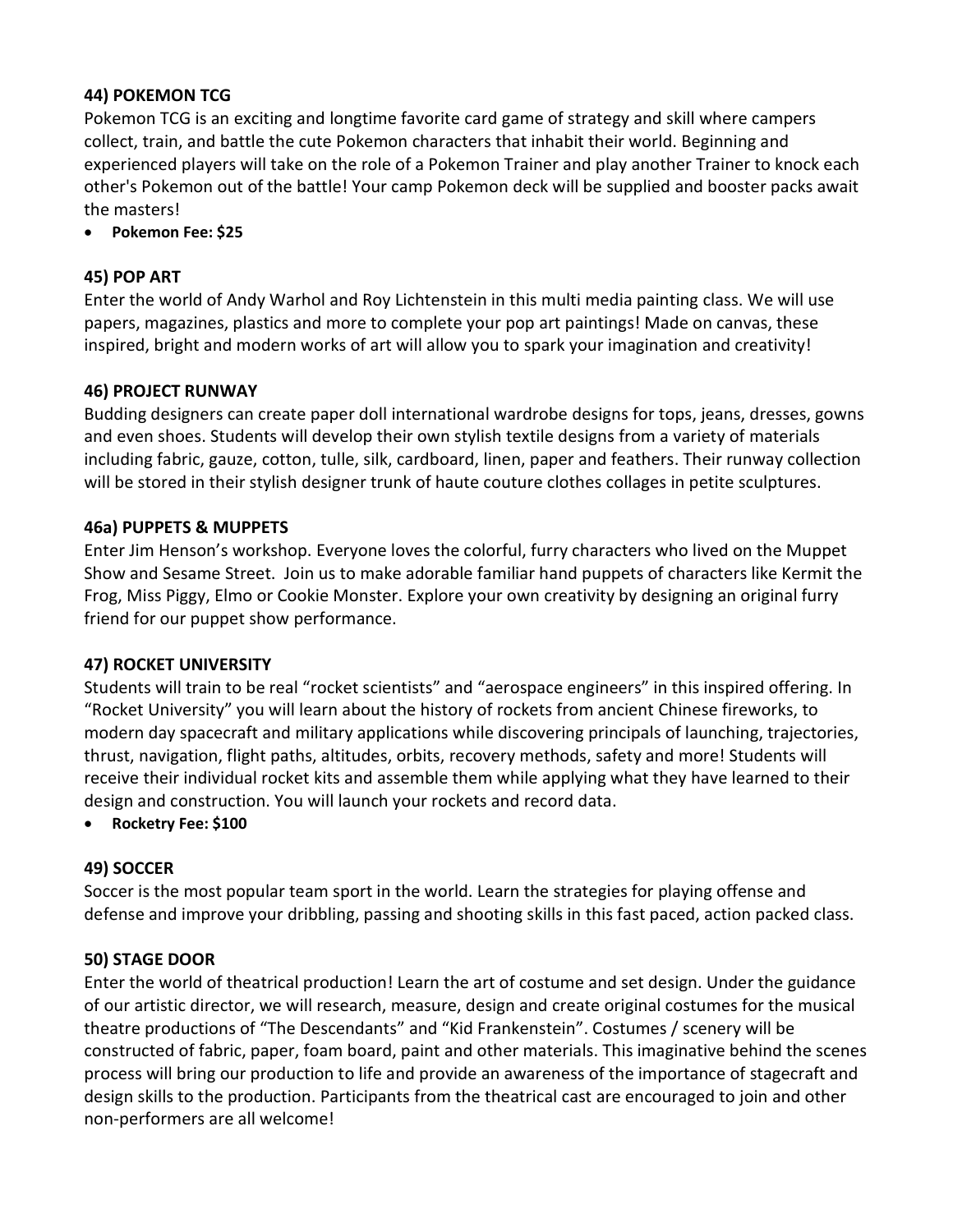## 51) STOP MOTION LABORATORY

Whether you love drawing, painting and sculpture or whether you would like to write stories or act out dramatic scenes, you will have fun exploring the possibilities of animation. Spend a little time learning the basics of handling the camera setup and stop-motion app, then let your imagination take off as you bring your drawings to life, or create your own 3-D characters with modeling clay. You can also use small toys, or even animate real people in your films. Students will receive a digital copy of their films.

## 52) STRETCHING & MINDFULNESS

Campers will move through a fun and active yoga flow. They will learn how to utilize different breathing techniques to help calm down, cool down, and find their center. We will explore several different stretching and mindfulness activities to help campers stay present, positive, and happy. Balance body and mind by developing both strength, flexibility and mental well-being to help campers create their own harmonious flow. Throughout the session, campers will keep a notebook so that they can continue to practice stretching, breath work, and mindfulness activities beyond their camp experience. Proper exercise clothing required: loose pants, T-shirt and yoga mat or towel.

# 53) SURVIVOR 2.0

Orienteering, wilderness survival and emergency preparedness is about more than just lighting a fire and pitching a tent. Survivor 2.0 has been reimagined to inspire both new and returning campers. Campers can build a water filter from found objects, use emergency signaling methods, build shelter, find food, make emergency fires more than 5 different ways...even with a cell phone. First aid simulations, scavenger hunts, and geocaching challenges will teach campers valuable life skills. Our session will end with a "wild marshmallow" hunt, s'mores, stories and songs.

### 54) SWEET & JOYFUL BAKING

In this baking class, we'll whip up a variety of different cookies and other sweet treats and focus on cookie decorating with amazing colors and styles! This class will offer artistic creativity while incorporating elements of math and science as it relates to baking. Campers will delight their families with the delicious goodies they will bring home to share.

Baking Fee: \$100

### 55) SWIM & SPORTS

Campers will learn to swim and have an introduction into the world of sports in this combination class. Swim instruction will occur on Mondays, Wednesdays and Fridays in the Iona athletic center indoor pool. On the alternate days, campers will participate in sports activities designed to enhance and develop motor skills, coordination and sportsmanship through active play and instruction. Campers must provide a swim suit, towel, goggles and Ziploc bag for wet items on swim days.

#### 56) SWIMMING

Learn to swim and have a splashing good time in the wonderful indoor pool this summer. Swim instruction and free swim time will be held on campus each day in the Iona athletic center! Campers must provide a swim suit, towel, goggles and Ziploc bag for wet items.